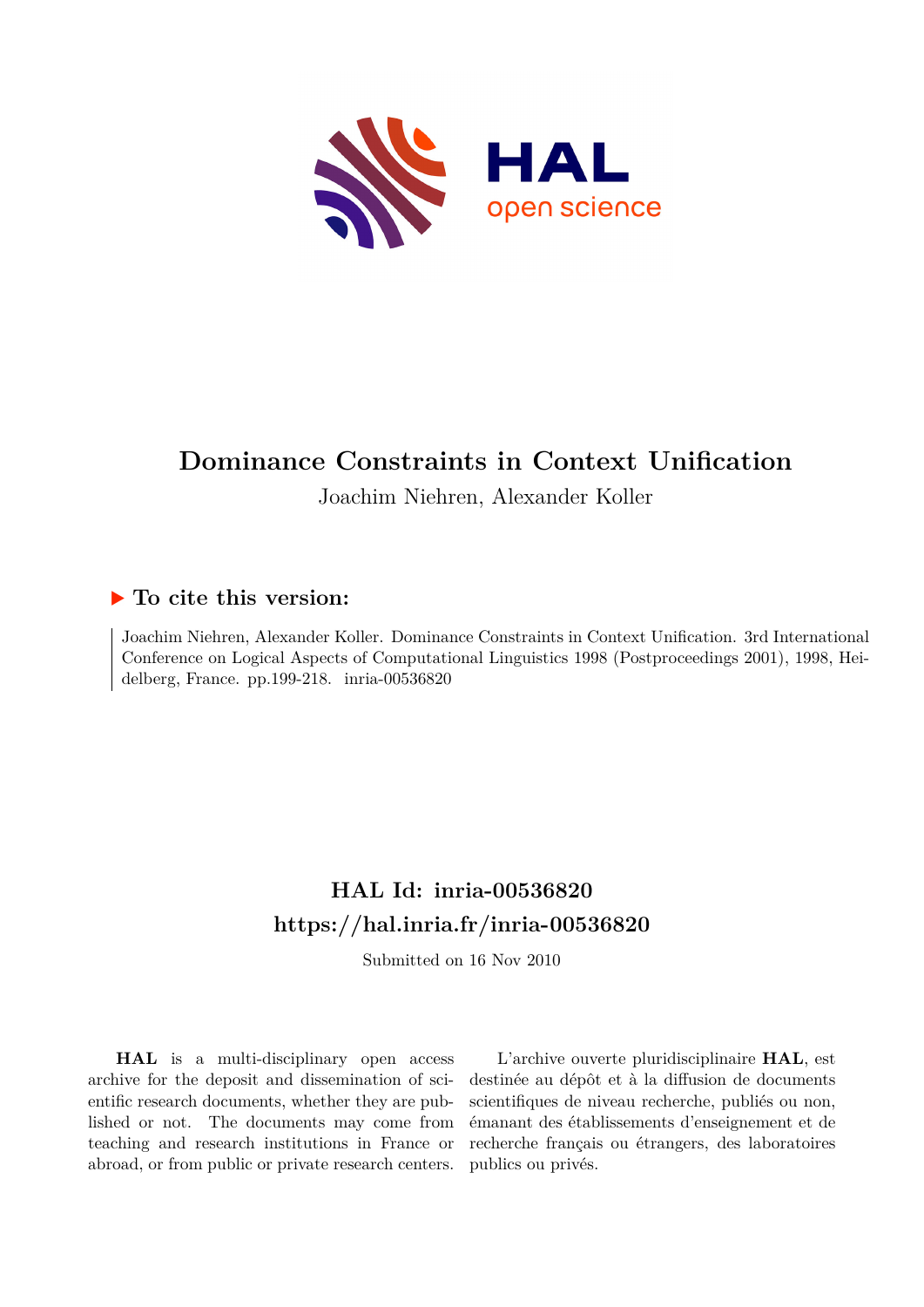## Dominance Constraints in Context Unification

Joachum Niehren – and Alexander Koller-

ter Programming Systems Lab, Universitat des Saarlandes, Saarbrucken, " Germany, www.ps.uni-sb.de/~niehren

<sup>2</sup> Department of Computational Linguisti
s, Universitat des Saarlandes, Saarbrücken, Germany, www.coli.uni-sb.de/"koller

Abstract. Tree descriptions based on dominance constraints are popular in several areas of computational linguistics including syntax, semantime, there were discussed to the language of the language of the language of the complete of the language of cation have attracted some interest in unification and rewriting theory. Recently, dominance constraints and context unification have both been used in different underspecified approaches to the semantics of scope, parallelism, and their interaction. This raises the question whether both description languages are related. In this paper, we show for a first time that dominance constraints can be expressed in context unification. We also prove that dominance constraints extended with parallelism constraints are equal in expressive power to context unification.

Keywords. Computational linguistics, underspecification, tree descriptions, computational logics, unification theory.

#### **Introduction**  $\mathbf{1}$

Logical tree descriptions are popular in many areas of computational linguistics and computer science. They are used to model data structures in logic programming, to reason with propositions and proofs in automated dedu
tion, and to represent all kinds of syntactic or semantic structures in computational linguisti
s. In this paper, we investigate the relationship between tree des
riptions based on dominance constraints and those in the language of context unification.

Two Languages of Tree Descriptions. Dominance constraints are popular for des
ribing trees throughout omputational linguisti
. In syntax, they serve for deterministic parsing [MHF83] and to combine TAG and unification grammars [VS92]. In underspecified treatments of scope ambiguities, variants of dominance  $\frac{1}{10}$  constraints appear somewhat implicitly in many places [Rey93, Bos96] and explicitly in two recent approaches [ENRX98,Mus98]. Even more recently, dominance constraints have been applied to discourse semantics  $[GW98]$ , and they have been used to model information growth and partiality [MVK98].

In general, the problem of solving dominance constraints is NP-complete [KNT98]. Nevertheless, [DG99] describes an implementation of a dominance constraint solver which runs efficiently on practical examples from scope underspecification and discourse. This solver is implemented based on finite set constraints in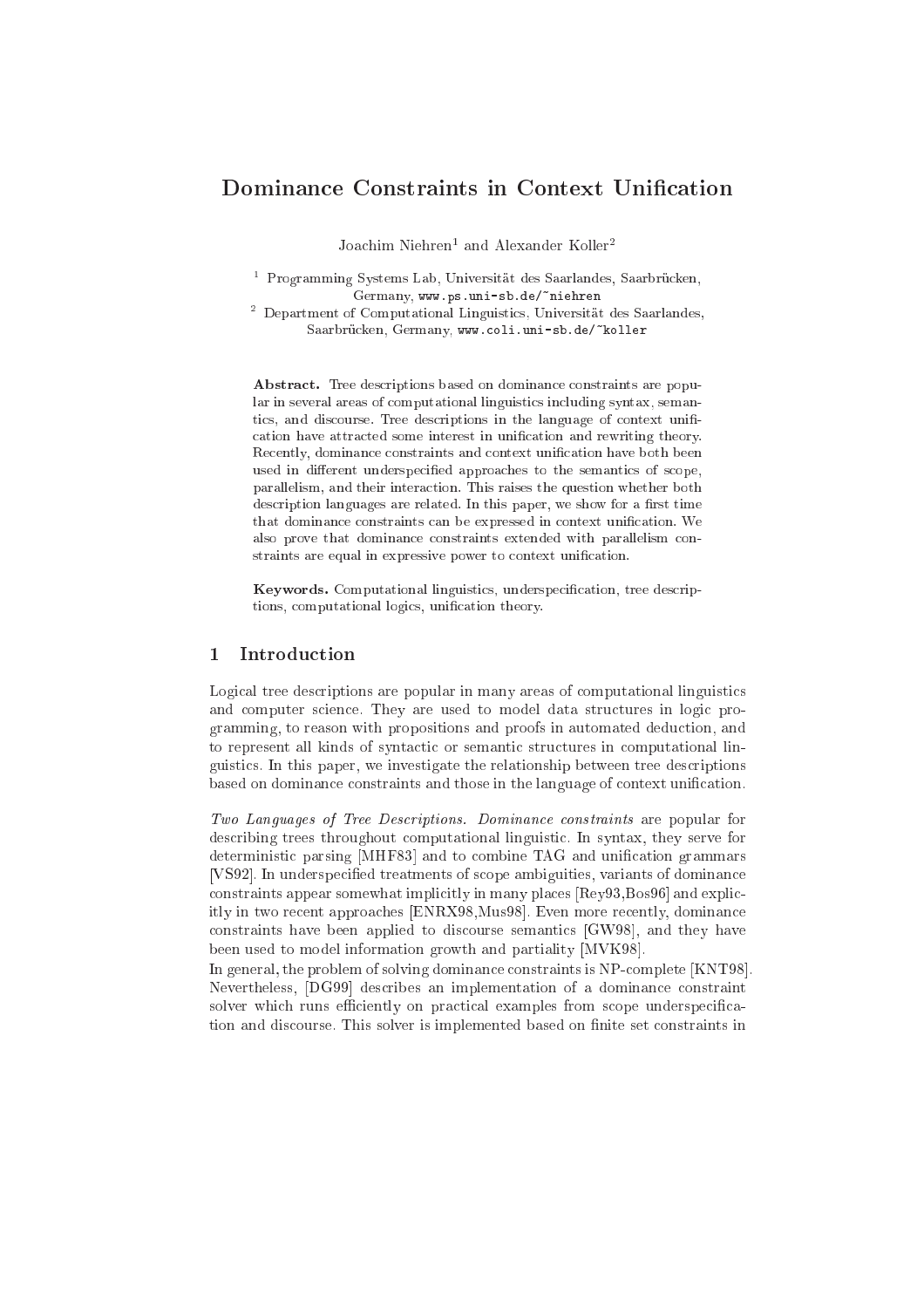the Mozart System [Moz99], the most recent implementation of the concurrent constraint programming language  $Oz$  [Smo95].

Context unification  $(CU)$  was introduced in rewriting and unification theory [Com92,SS94]. CU can be considered as second-order linear unification [Lév96]. which is a restriction of higher-order unification, or as an extension of string unification [SSS98]. The decidability question for CU is a prominent open problem [RTA98]. A decidable fragment of CU called *stratified unification* has been used to show the decidability of distributive unification [SS97] and for solving onestep rewriting constraints [NPR97a,NTT99]. It is shown in [SSS99] that context unification with two context variables – each of which may occur an arbitrary number of times – is decidable. The proof is by reduction to string unification, which is decidable according to Makanin's famous result [Mak77,Sch93].

Tree Descriptions in Semantic Underspecification. Recently, tree descriptions based on dominan
e onstraints and ontext uni
ation have been proposed for the same application to natural-language semantics [ENRX98,NPR97a,Kol99]. There, the goal was to find a uniform language providing underspecified representations for the semantics of scope, parallelism, anaphora, and their interactions (for a survey of semantic underspecification, see e.g. [vP96]). The common characteristic of both approaches is that they view the formulae of the semantic representation as trees and describe these trees. The role of dominance constraints in this ontext is to des
ribe s
ope ambiguities; they are extended with onstru
tions for des
ribing parallelism and anaphori and variable binding to obtain the Constraint Language over Lambda Stru
tures (CLLS).

Contribution. If CU and CLLS are used for the same application, an immediate question is if there is a formal relationship between the two languages that says something about their relative expressive power.

In this paper, we show that the fragment of CLLS which provides dominance and parallelism constraints is equal in expressive power to context unification. We do this by giving satisfiability preserving, polynomial time encodings in both directions. The most interesting (and non-obvious) part of the construction is to encode dominance constraints in context unification. Once we know how to do that, the rest of this direction is easy. The inverse encoding can be deduced from a result in [NPR97a].

Plan of the Paper. In Section 2 we illustrate why encoding dominance constraints into context unification is nontrivial. In Section 3, we recall the fundamental definitions of trees and contexts. These definitions are used in Section 4, where we present dominance and parallelism constraints and briefly review a linguistic example. They are also used in Section 5, where we recall context unification, discuss first results on its expressive power, and give a linguistic example, too. Section 6 contains the encoding of dominance and parallelism constraints in CU, and Section 7 the inverse encodings. We conclude in Section 8.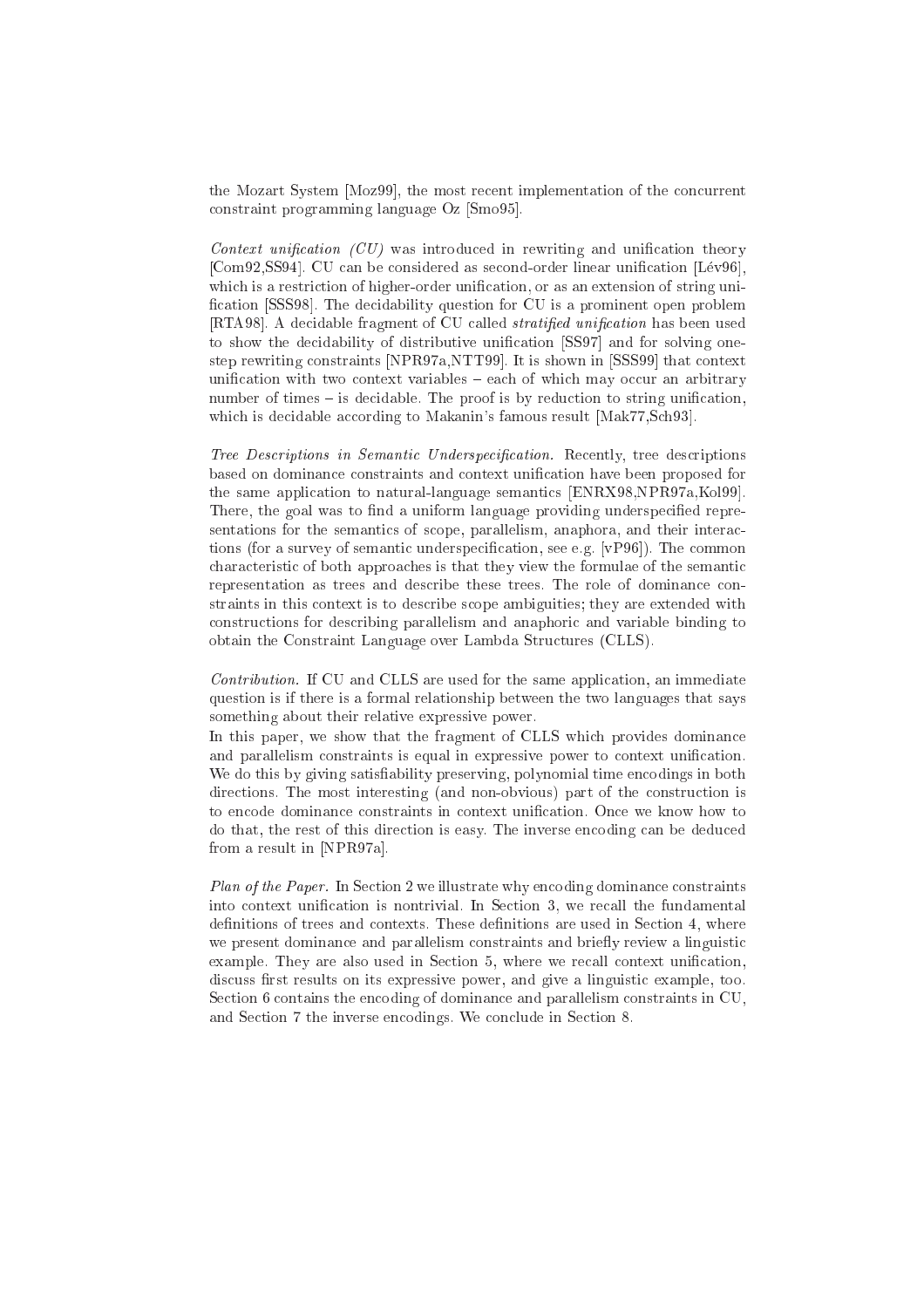## <sup>2</sup> What is the Problem?

It is not obvious to encode dominance constraints in context unification. The problem is that both languages describe trees from different perspectives. We now illustrate the difference by an example.

Two Perspectives on Trees. Dominance constraints (and CLLS as a whole) describe relations between the *nodes* of the same tree (or a more general  $\lambda$ structure). In contrast, the language of CU models relations between different trees and contexts. In CU, one cannot speak directly about the nodes of a tree; but we shall use contexts to speak about occurrences of subtrees later in this paper.

The perspective taken when speaking about the nodes of the same tree is called  $internal$  in [BGMV93], in contrast to the *external* perspective where one relates several trees. Both views have a long tradition in logi
s. The internal view is taken in modal logic and in second-order monadic logic  $(SnS)$  [Rab69], whereas the external view is popular in unification theory [MM82, Col84, BS93] and for set constraints [HJ90,AW92,TDT00]. In feature logics [KR86,Smo92], both perspectives have been employed and compared [BS95,MN00].

Dominance versus Subtree Constraints. Dominance constraints contain node valued variables that we write as capital letters  $X, Y, Z$ . An atomic dominance constraint  $A \triangleleft I$  from a tree (structure) if the node denoted by  $A$  is above  $(\text{strictly or not})$  the node denoted by Y.

A first idea for encoding dominance constraints in CU is to replace each atomic dominance constraint by a *subtree constraint* [Ven87], which can be expressed in CU in a very simple way. Subtree onstraints have tree valued variables for which we use lower case letters x, y, z. A subtree constraint  $x \gg y$  says that the denotation of y is a subtree of the denotation of x.

Although they look very similar, there is an important difference between dominance and subtree constraints: Dominance constraints can speak about *occur*rences of subtrees by specifying their root nodes, whereas subtree constraints an't.

An Example. Because of this difference, the naive encoding of dominance as subtree constraints does not preserve satisfiability. As an example, we consider the dominance constraint in  $(1)$  and the "corresponding" subtree constraint  $(2)$ .

$$
(1) \qquad X \colon f(X_1, X_2) \wedge X_1 \lhd^* Y \wedge X_2 \lhd^* Y
$$

(2)  $x=f(x_1, x_2) \land x_1 \gg y \land x_2 \gg y \neq$ 

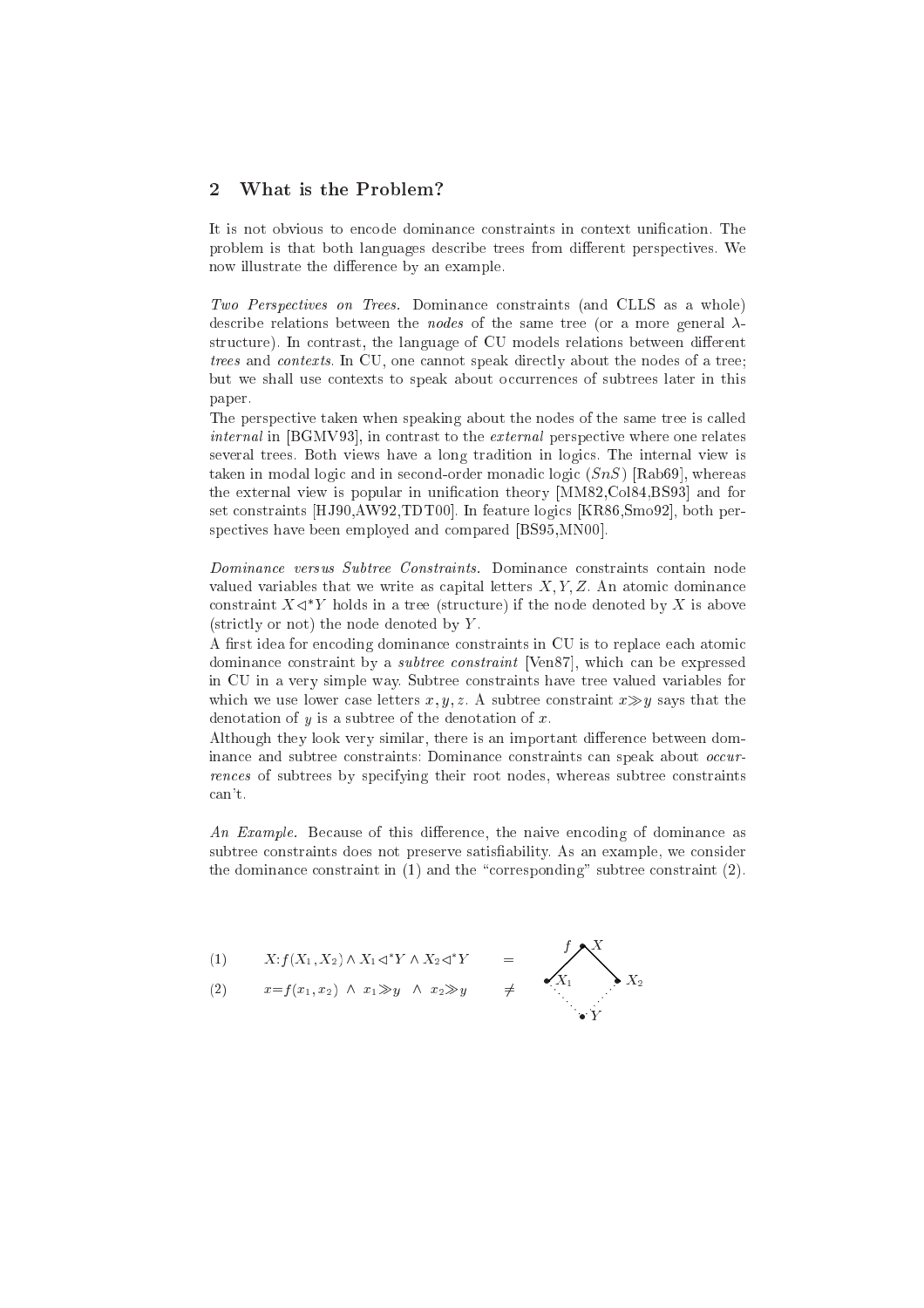The dominance constraint (1) is depicted by the graph to the right. It describes trees in which the node denoted by X is labeled with a binary function symbol  $f$ and has two (distinct) children denoted by  $X_1$  and  $X_2$ . Furthermore, it requires that there is a node, denoted by Y, which is below  $X_1$  and  $X_2$ . This is impossible in a tree. Thus,  $(1)$  is unsatisfiable.

The subtree constraint (2) requires that  $x, x_1, x_2$ , and y denote trees. The tree for x has two direct subtrees denoted by  $x_1$  and  $x_2$ , which in turn have a common subtree  $y$  (not necessarily at the same position). The subtree constraint (2) is satisfiable; one solution is obtained by mapping  $y, x_1$ , and  $x_2$  to the tree  $a$ , and  $\mathbf{u}$ . The tree f (a). The two other f (a). The subtree f (a) referred to the subtree f (a) referred to the subtree f (a) referred to  $\mathbf{u}$ to different occurrences the tree a in  $f(a, a)$ .

#### 3 <sup>3</sup> Trees and Contexts

Understanding the notions of *trees* and *contexts* is essential for this paper. We next define both notions and explain the views on them we will adopt.

We assume a signature  $\Sigma$  of function symbols ranged over by f, g, each of which is equipped with a fixed arity  $ar(f) > 0$ . Constants, ranged over by a, b, are function symbols with arity 0. We assume that  $\Sigma$  contains at least two function symbols, one of which is not constant. Note that we do not restrict our signature to be finite.

Trees. A (finite constructor) tree  $\tau$  is a ground term constructed from function symbols in  $\Sigma$ . For instance,  $f(f(a, b), c)$  is a tree whose root node is labeled with f and whi
h has three leaves labeled by a; b; 
.

An equivalent definition of trees, which makes the nodes and node labels of the tree explicit, is based on *tree domains*. Let N be the set of natural numbers  $n \geq 1$  and IN the set of words over natural numbers.  $\epsilon$  is the *empty word*, and the *concatenation* of two words  $\pi$  and  $\pi$  is written by juxtaposition  $\pi\pi$  . A path  $\pi$  is a *preju* of  $\pi$  if there is a  $\pi$  such that  $\pi$   $\pi$   $\pi$   $\pi$ .

A tree domain  $D$  is a nonempty prenxed-closed subset of IN  $\,$  . That is,  $D$  contains paths which are words of positive integers; they can intuitively be identified with the nodes of the tree. A *labeling function* is a function  $L : D \to \Sigma$  defined on a tree domain D which satisfies for all  $\pi \in D$  and  $k \in \mathbb{N}$ :  $\pi k \in D$  iff  $1 \leq k \leq \text{ar}(L(\pi))$ . A tree, then, is a pair  $(D, L)$  of a tree domain and a labeling function.

The two definitions of trees can be connected by associating with each tree  $\tau$  a tree domain  $D_{\tau}$  and a labeling function  $L_{\tau}: D_{\tau} \to \Sigma$  as follows:

$$
D_{f(\tau_1,\ldots,\tau_n)} = \{\epsilon\} \cup \{k\pi \mid 1 \leq k \leq n, \ \pi \in D_{\tau_k}\}
$$
  

$$
L_{f(\tau_1,\ldots,\tau_n)}(\pi) = \begin{cases} f & \text{if } \pi = \epsilon \\ L_{\tau_k}(\pi') & \text{if } \pi = k\pi', \ 1 \leq k \leq n, \ \pi' \in D_{\tau_k} \end{cases}
$$

For instance, the tree  $\tau = f(g(a), b)$  has the tree domain  $D_{\tau} = {\epsilon, 1, 11, 2}$  and the labeling function  $L_{\tau}$  with  $L_{\tau}(\epsilon) = f$ ,  $L_{\tau}(1) = g$ ,  $L_{\tau}(11) = a$ , and  $L_{\tau}(2) = b$ .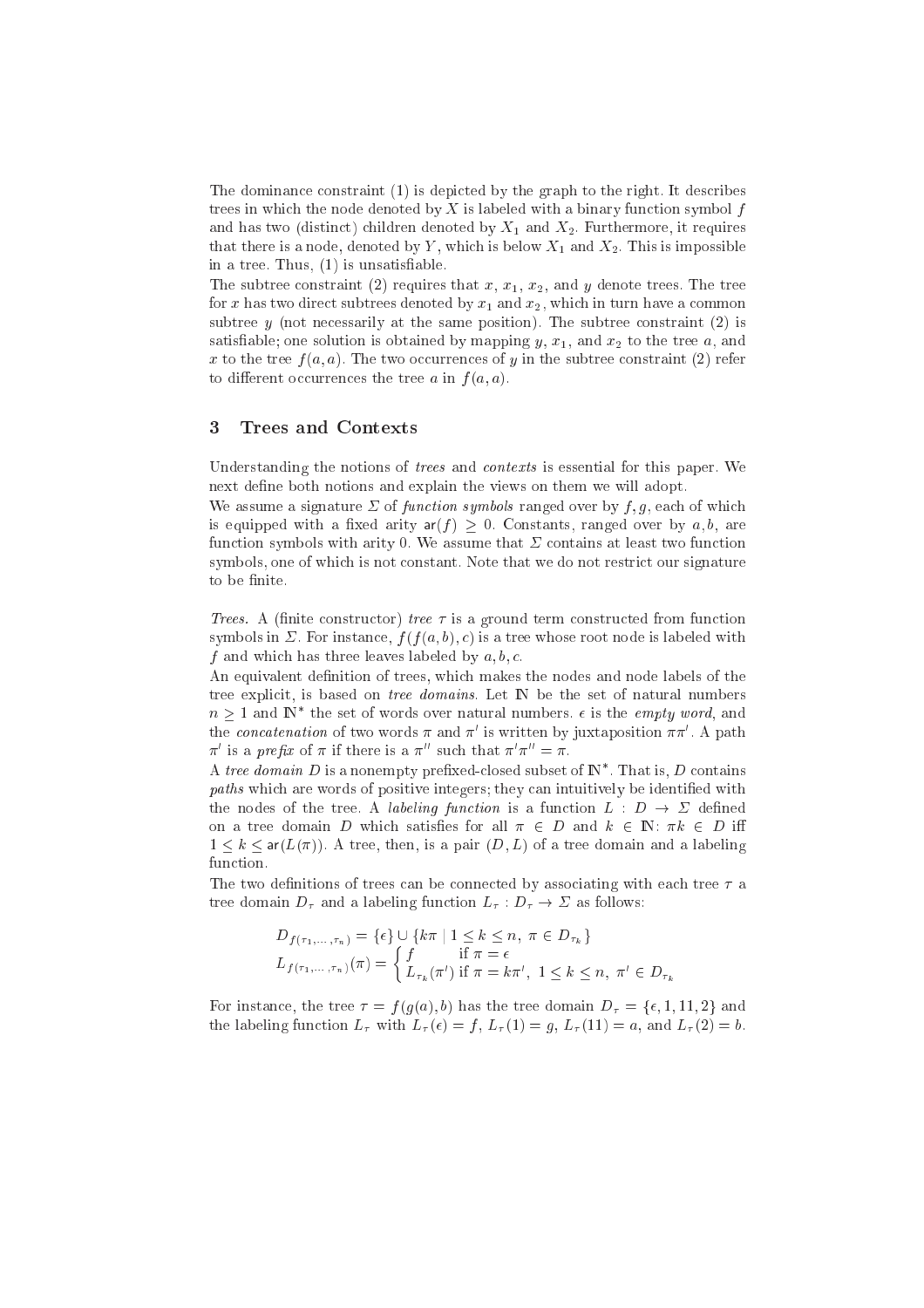

Fig. 1. A context  $\gamma$  with hole  $\pi_0$ .

**Lemma 1.** For every finite tree domain D and labeling function  $L : D \to \Sigma$ there exists a unique tree  $\tau$  such that  $D_{\tau} = D$  and  $L_{\tau} = L$ .

Whenever  $\tau$  is a tree and  $\pi$  a path in  $D_{\tau}$ , we define the *subtree*  $\tau$ .  $\pi$  of  $\tau$  at  $\pi$  as the unique tree with the following properties (otherwise  $\tau \pi$  is undefined):

$$
D_{\tau,\pi} = \{ \pi' \mid \pi\pi' \in D_{\tau} \}
$$
  

$$
L_{\tau,\pi}(\pi') = L_{\tau}(\pi\pi')
$$
 for all  $\pi\pi' \in D_{\tau}$ 

**Lemma 2.** For all trees  $\tau$  and paths  $\pi \in D_{\tau}$  if  $f = L_{\tau}(\pi)$  and  $\text{ar}(f) = n$  then : = <sup>f</sup> ( :(1); : : : ; :(n)) :

Contexts. Intuitively, a context is a tree with a hole. More formally, we introduce a special symbol  $\bullet$  that we call *hole marker* and assign it the arity  $ar(\bullet) = 0$ . A context  $\gamma$  is a ground term over  $\Sigma \cup \{\bullet\}$  which contains exactly one occurrence of the hole marker. For instance,  $f(a, f(\bullet, b))$  is a context, but  $f(\bullet, f(\bullet, b))$  isn't. We shall use the letter  $\tau$  for trees over  $\Sigma$  and the letter  $\gamma$  for contexts (i.e. special trees over  $\Sigma \cup \{\bullet\}$ .

The hole of a context  $\gamma$  is the occurrence of the hole marker in  $\gamma$ . More precisely, the hole is the unique path  $\pi_0 \in D_\gamma$  such that  $L_\gamma(\pi_0) = \bullet$ . Fig. 1 shows a context with hole  $\pi_0$ .

We will freely consider contexts as functions that map trees to trees. Application  $\gamma[\tau]$  of a context  $\gamma$  to a tree  $\tau$  is defined by

$$
\gamma[\tau]=\gamma[\tau/\bullet]
$$

That is,  $\gamma[\tau]$  is the result of substituting the hole marker  $\bullet$  in  $\gamma$  by  $\tau$ . The context  $\bullet$  corresponds to the identity function on trees. This illustrates that the hole marker can be seen as a  $\lambda$ -bound variable (rather than a constant or a free variable). C*oncatenation*  $\gamma \circ \gamma$  of contexts (seen as functions from trees to trees) can be denned as  $\gamma_{\parallel}\gamma_{\parallel}$  ,  $\bullet$  .

**Lemma 3.** For a context  $\gamma$  with hole  $\pi$  and all trees  $\tau$ , it holds that  $\gamma[\tau], \pi = \tau$ .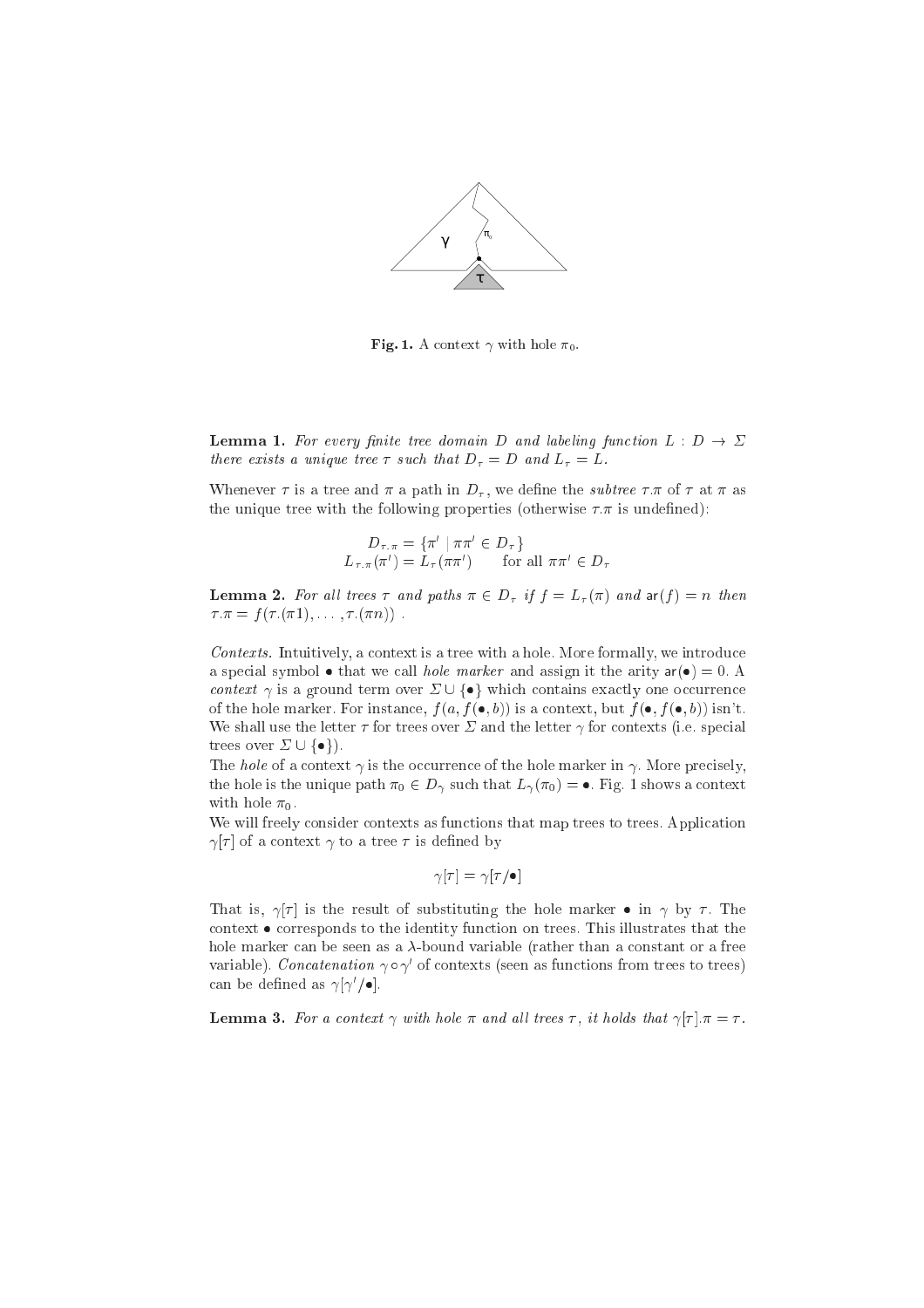Contexts in Trees. Since contexts are ground terms over a special signature, we have already defined subtree selection for contexts. If  $\gamma$  is a context and  $\pi \in D_{\gamma}$ then  $\gamma.\pi$  is either a tree over  $\Sigma$  or a context. It is a context iff  $\pi$  is a prefix (proper or not) of the hole of  $\gamma$ .

Given a tree  $\tau$  and a path  $\pi \in D_{\tau}$ , we write the context obtained by replacing the subtree of  $\tau$  at  $\pi$  with the symbol  $\bullet$  as  $\tau$   $\pi$ . More precisely,  $\tau$   $\pi$  is defined as the context with domain  $D_{\tau^{\bullet}\pi} = \{ \pi \mid \pi \text{ not a proper prefix of } \pi \}$  and the labeling function which assigns  $L_{\tau} \cdot_{\pi} (\pi) = L_{\tau} (\pi)$  for all  $\pi \in D_{\tau} \cdot_{\pi} \setminus {\pi}$  and  $L_{\tau \bullet \pi}(\pi) = \bullet.$ 

**Lemma 4.** For all  $\tau$  and  $\pi \in D_{\tau}$  it holds that  $\tau$   $\pi$  $|\tau,\pi| = \tau$ .

Given a preix  $\pi_1$  of  $\pi_2$  and a tree  $\tau$  with  $\pi_2 \in D_{\tau}$ , we define  $\tau_{\pi_2}^*$  to be the 2 context of  $\tau$  between  $\pi_1$  and  $\pi_2$ :

$$
\tau_{\pi_2}^{\pi_1} = (\tau^{\bullet} \pi_2) . \pi_1 = (\tau . \pi_1)^{\bullet} \pi \quad \text{where } \pi_1 \pi = \pi_2.
$$

### <sup>4</sup> Dominan
e and Parallelism Constraints

We now present the language of dominance and parallelism constraints which is a fragment of the constraint language over  $\lambda$ -structures CLLS [ENRX98]. CLLS also has onstru
ts for dealing with variable binding and anaphora, but we ignore these for the purpose of this paper.

Our notion of dominance constraints differs slightly from the one used e.g. by Vijay-Shanker [VS92]; these languages are mostly based on feature trees as common in computational linguistics, whereas our trees are *constructor trees*.

#### 4.1 Tree Stru
tures

We first define tree structures, logical structures representing trees. Tree structures fix the interpretation of a set of predicate symbols. Based on tree structures, we will define the syntax and semantics of our constraint language in the usual Tarskian style.

We associate with every tree  $\tau$  a logical structure  $\mathcal{M}$ , the tree structure of  $\tau$ . The domain of the *tree structure JV* conicides with the tree domain of  $\tau$ . **Purthermore,** *N* provides interpretations for the binary relation symbol  $\triangleleft$  , a 4ary relation symbol  $\ldots$ , and a relation symbol  $f$  of arity  $ar(f) + 1$  for every function symbol  $f \in \Sigma$ . We use the same symbols for relations and relation symbols; there shouldn't be any danger of confusion. For instance, we write  $\pi$   $\lnot$   $\pi$  . In order to say that the relation  $\lnot$  -holds for the pair  $(\pi,\pi$  ), whereas  $\Lambda \triangleleft \Lambda$  is an atomic constraint built from the relation symbol  $\triangleleft \Lambda$  and variables  $\Lambda, \Lambda$  . A relation symbol is generally interpreted by the relation of the same

If  $f \in \Sigma$  and  $\mathsf{ar}(f) = n$ , then the *labeling relation*  $\pi: f(\pi_1, \ldots, \pi_n)$  is true in  $\mathcal{M}^{\tau}$ in  $L_{\tau}(\pi) = f$  and  $\pi_i = \pi i$  for all  $1 \leq i \leq n$ . The dominance relation  $\pi \triangleleft \pi$  is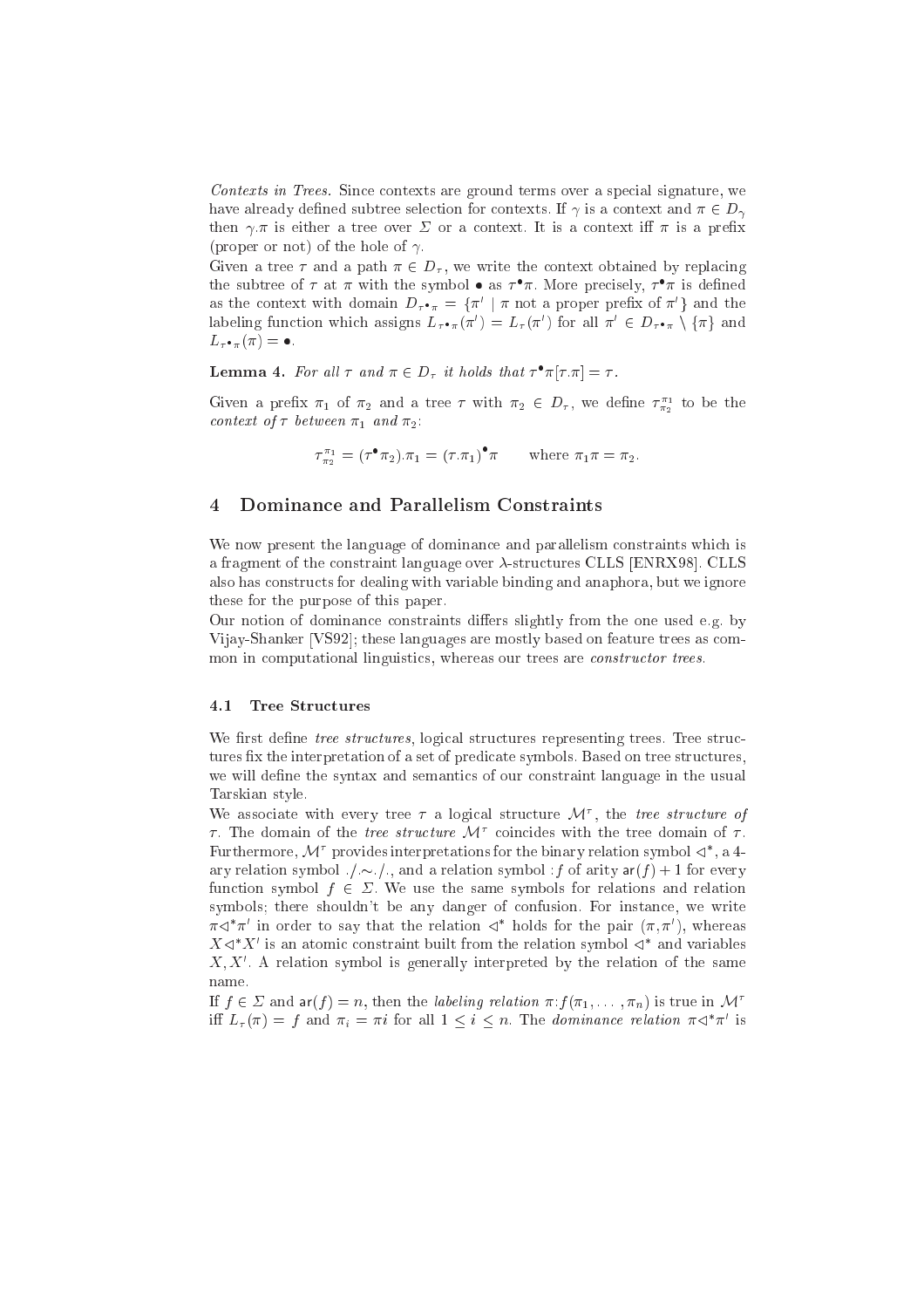

**Fig. 2.** The dominance constraint  $X:g(Y) \wedge Y \leq Z$  and of one of its solutions.

true in M in  $\pi, \pi \in D_{\tau}$  and  $\pi$  is a prenx of  $\pi$  . Finally, the parallelism relation  $\pi_1/\pi'_1 \sim \pi_2/\pi'_2$  holds if the contexts  $\tau_{\pi_1}^{\pi_1}$  and  $\tau_{\pi_2}^{\pi_2}$  exist and coincide:

$$
\pi_1/\pi'_1 \sim \pi_2/\pi'_2
$$
 holds in  $\mathcal{M}^{\tau}$  iff  $\pi_1 \lhd^* \pi'_1$ ,  $\pi_2 \lhd^* \pi'_2$ , and  $\tau_{\pi'_1}^{\pi_1} = \tau_{\pi'_2}^{\pi_2}$ .

 $-$ 

Intuitively, this means the subtrees of  $\tau$  below  $\pi_1$  and  $\pi_2$  have the same structure, except for the subtrees below  $\pi_1$  and  $\pi_2$ , which may be different.

## 4.2 The Constraint Language

We assume an infinite set of node variables X, Y, Z. A parallelism constraint  $\varphi$ is given by the following abstra
t syntax:

$$
\varphi ::= X \triangleleft^* Y \mid X : f(X_1, \dots, X_n) \mid X / X' \sim Y / Y' \mid \varphi \land \varphi'
$$

A parallelism constraint is a conjunction of atomic constraints for the dominance, labeling, and parallelism relations. A *dominance constraint* is parallelism constraint without atomic constraints  $\Lambda/\Lambda \sim I/I$  for parallelism.

The semantics of parallelism constraints is given by interpretation over arbitrary tree structures  $\mathcal{M}'$  . A *solution* of a parallelism constraint  $\varphi$  consists of a tree  $\frac{\text{surface}}{\text{value}}$  and a variable assignment  $\alpha$  into its domain that satisfies all atomic constraints in  $\varphi$ . We write  $(\mathcal{M}', \alpha) \models \varphi$  if  $(\mathcal{M}', \alpha)$  is a solution of  $\varphi$ .

Note that the constraint  $X: a \wedge Y: a$  has solutions where X and Y denote distinct nodes both of whi
h are labeled with a.

We often display a dominance constraint and its solutions graphically. For instance, the constraint  $\Lambda$ : $g(T)$   $\wedge$   $T \leq 2$  and one of its solutions are displayed in Fig. 2. Note that additional material (printed in light gray) has been filled into the space between the nodes denoted by Y and Z and above X. The dominance onstraint does not say anything about these regions.

The careful reader might have noticed that dominance constraints can be expressed by parallelism constraints without atomic constraints for dominance.

**Lemma 5.** The equivalence  $X \triangleleft Y \leftrightarrow X/Y \sim X/Y$  is valid in all tree structures.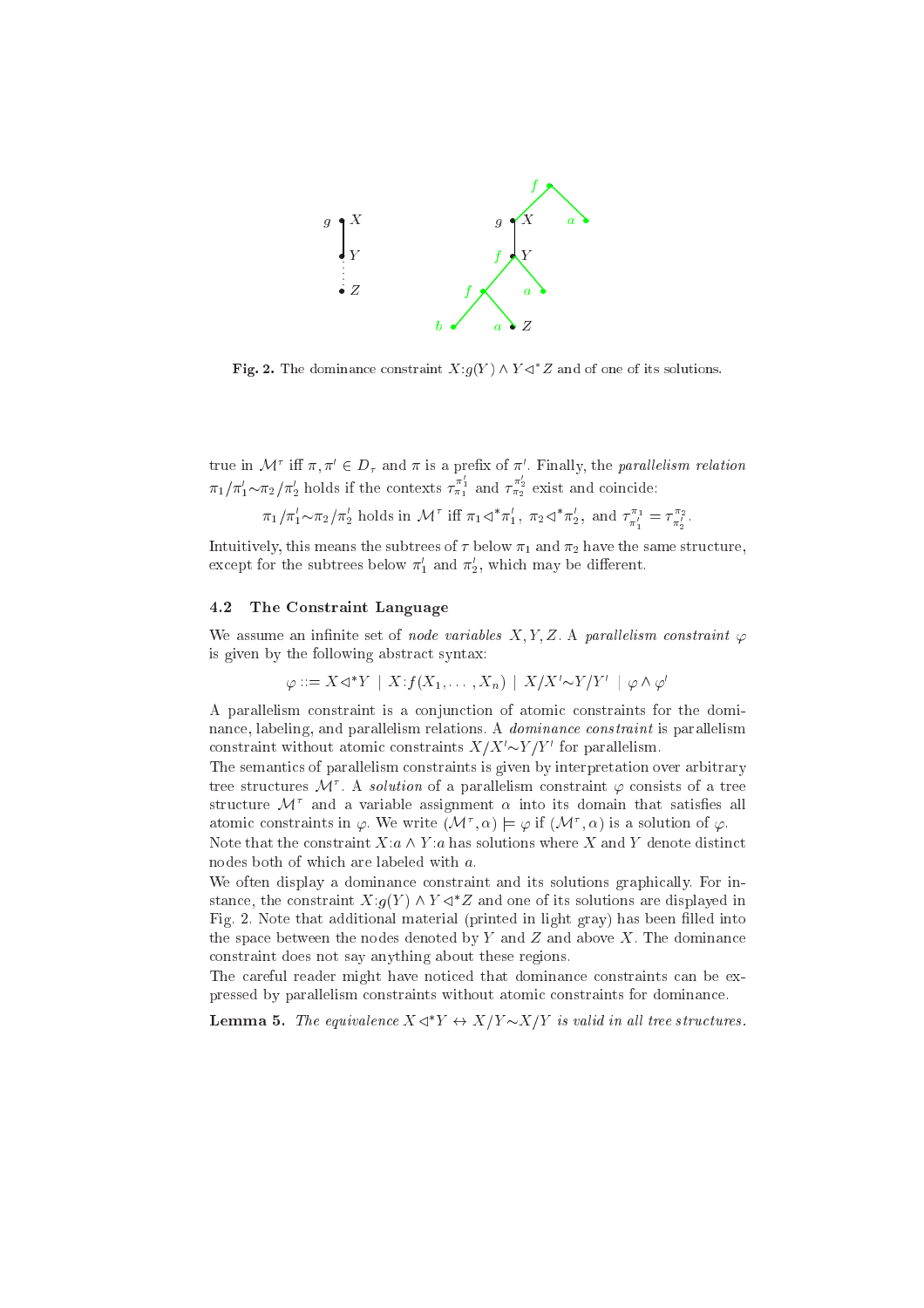

Fig. 3. An underspecified representation of the meaning of Example 3.

#### 4.3 Application to Semantic Underspecification

As examples for the linguistic application of dominance and parallelism constraints, we briefly review a scope ambiguity and a very simple VP ellipsis. For the first example, consider the sentence  $(3)$ , which is a classical scope ambiguity.

(3) Every man likes a woman.

The readings of this sentence can be represented by the predicate logic formulae in  $(4)$  and  $(5)$ .

(4)  $\forall u. (man(u) \rightarrow \exists v. (woman(v) \land love(u, v)))$ 

(5)  $\exists v. (woman(v) \land \forall u. (man(u) \rightarrow love(u, v)))$ 

A compact underspecified representation of both readings is given by the dominance constraint in Fig. 3. The semantic representation of the sentence is considered as a tree, which is then described by a dominance constraint.

Ellipses can be modeled with parallelism constraints expressing that the trees corresponding to the semantics of source and target sentences must be the same except for the respective parallel elements. For instance, the semantics of  $(6)$  can be described by (7).

(6) John sleeps. Mary does too. (7) X:sleep(X')  $\wedge$  X':john  $\wedge$  Y':mary  $\wedge$  X/X'~Y/Y'

We cannot go into this in more detail here and refer the reader to [ENRX98] for an in-depth discussion (in particular on the interaction of scope and ellipses).

#### $\overline{5}$ **Context Unification**

Context unification is the problem of solving equations between tree valued terms in the two-sorted algebra  $TC$  of trees and contexts. We first introduce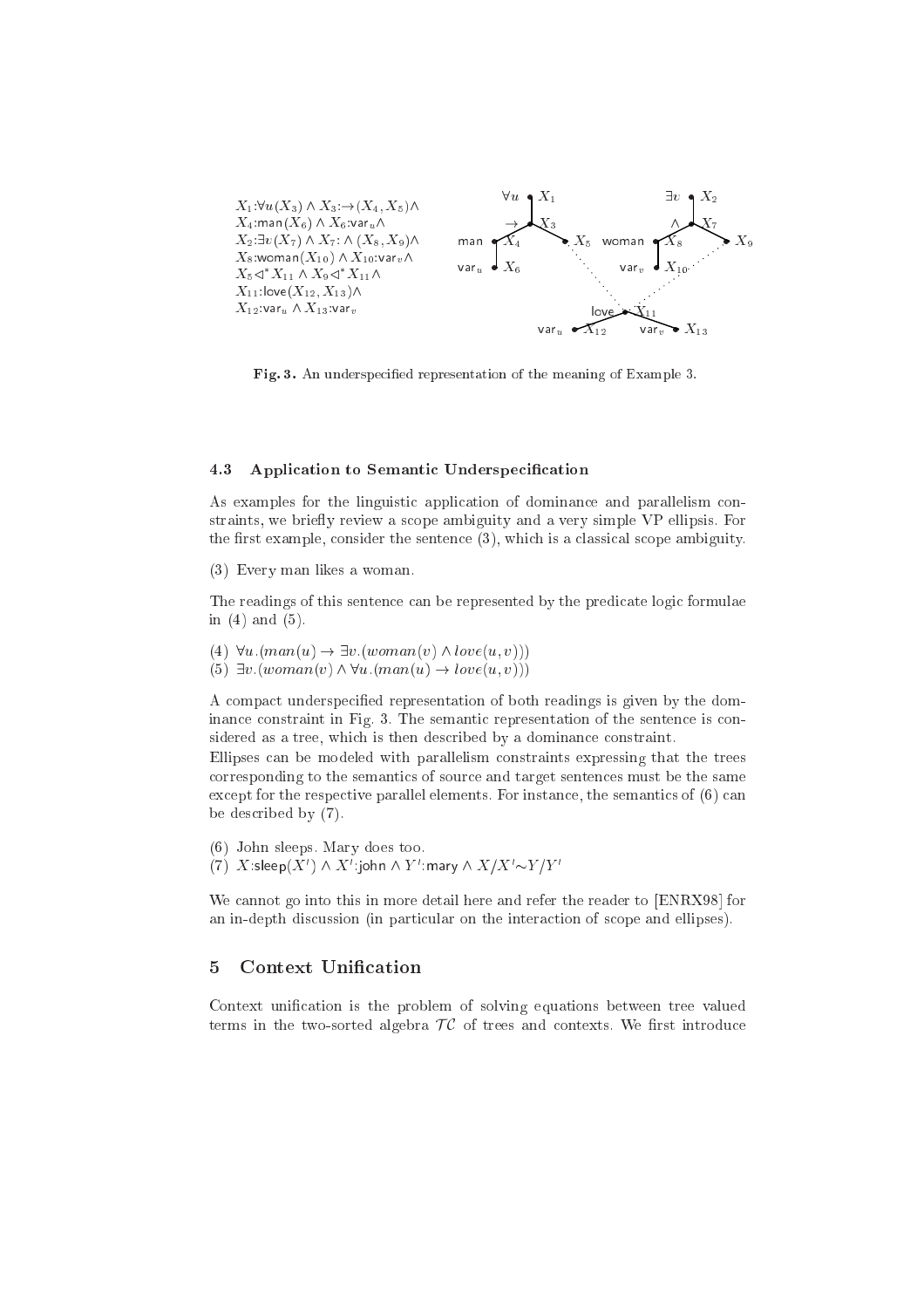|                   | $x \mapsto g(f(f(b,a),a)),$     |
|-------------------|---------------------------------|
| $x = g(y)$        | $y \mapsto f(f(b, a), a),$      |
| $\wedge y = C(z)$ | $C \mapsto f(f(b, \bullet), a)$ |
|                   | $z \mapsto a$                   |

Fig. 4. The equation system  $x=g(y) \wedge y=C(z)$  and one of its solutions.

equations between tree-valued terms and then show that they can also express equations between ontext-valued terms. Finally, we sket
h an appli
ation to semantic underspecification.

## 5.1 Syntax and Semanti
s of CU

The algebra of trees and contexts  $TC$  over  $\Sigma$  is a two-sorted algebra whose domains are the set of trees and the set of contexts over  $\Sigma$ . The operations provided by  $TC$  are tree construction and functional application of contexts to trees. Each function symbol  $f \in \Sigma$  is interpreted as an  $ar(f)$ -ary tree constructor, which maps a tuple  $(\tau_1, \ldots, \tau_n)$  of trees to the tree  $f(\tau_1, \ldots, \tau_n)$ . The application  $\gamma[\tau]$  of a context  $\gamma$  to a tree  $\tau$  has already been defined.

For both sorts of  $\mathcal{TC}$ , we assume an infinite set of variables: tree variables  $x, y, z$ and ontext variables C. A tree-valued term <sup>t</sup> is built from tree variables, appli cations of function symbols in  $\Sigma$ , and application of context variables.

$$
t ::= x | f(t_1, ..., t_n) | C(t)
$$
 (ar $(f) = n)$ 

In particular, every tree is a tree-valued term.

A variable assignment into  $TC$  is a function  $\beta$  that assign trees to tree variables and ontexts to ontext variables. Variable assignments an be lifted homomorphi
ally to tree-valued terms:

$$
\beta(f(t_1,\ldots,t_n)) = f(\beta(t_1),\ldots,\beta(t_n))
$$

$$
\beta(C(t)) = \beta(C)[\beta(t)].
$$

A variable assignment  $\beta$  into  $\mathcal{TC}$  is a *solution* of an equation system (i.e. a conjunction of equations between terms) if  $p(t) = p(t)$  noigs for all equations  $t = t$  in this system. Context unification is the problem of solving such equation systems over  $\mathcal{TC}$ . An example for a solution of the equation system  $x=q(y) \wedge$  $y=C(z)$  is given in Fig. 4. The similarity between Figures 2 and 4 is intended.

## 5.2 Properties of Contexts

The following three lemmas are quite simple, but will fa
ilitate a lot of later work.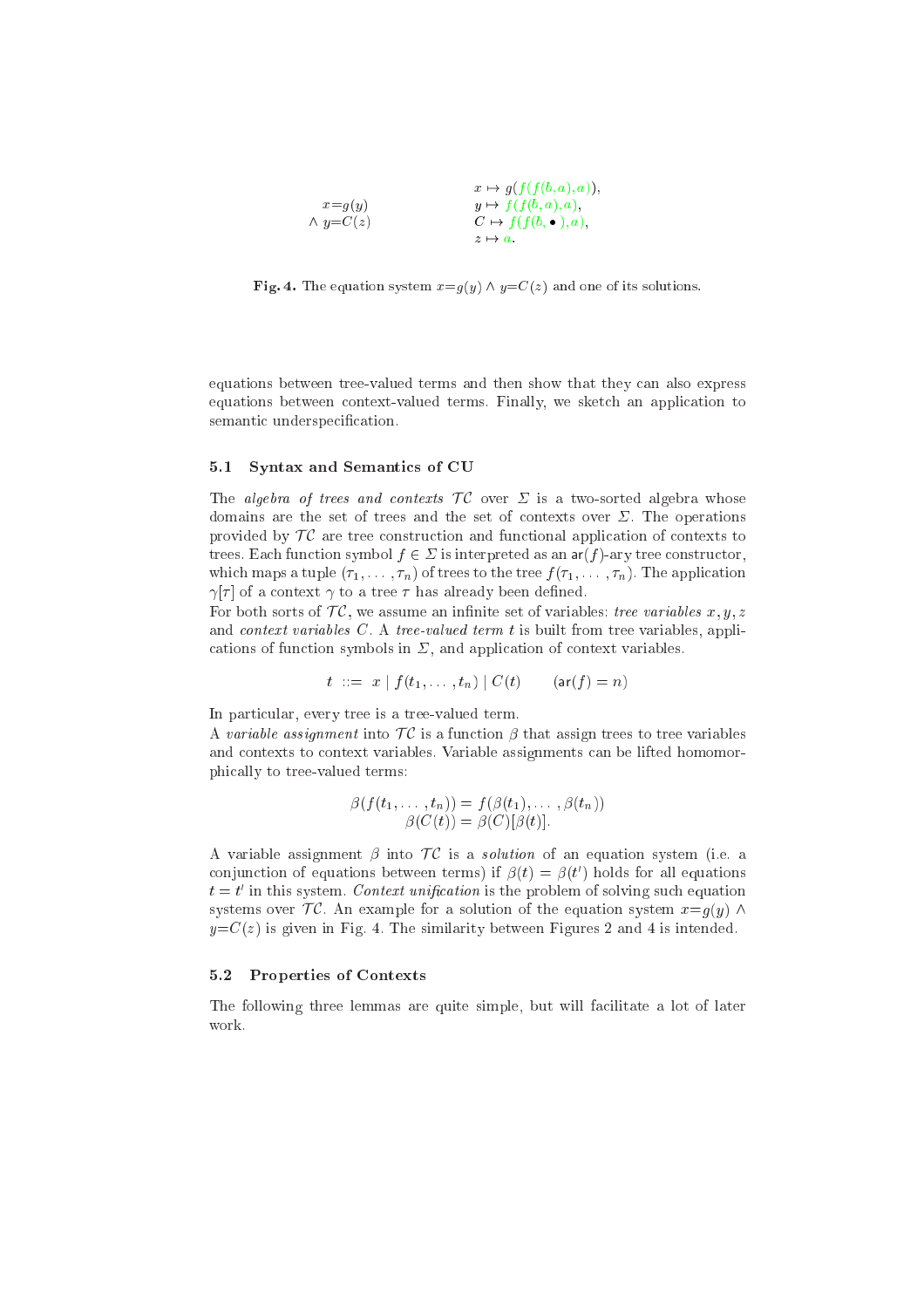**Lemma 6.** Two contexts  $\gamma$  and  $\gamma'$  are equal iff their holes are the same and there is a tree  $\tau$  such that  $\gamma[\tau] = \gamma'[\tau]$ .

Note that the existence of a single tree  $\tau$  such that  $\gamma[\tau] = \gamma'[\tau]$  is sufficient.

*Proof.* The " $\Rightarrow$ " direction is trivial. For the other direction, all we have to prove is that the domains of the contexts  $\gamma$  and  $\gamma'$  are equal; this immediately implies equality of the labeling functions, since for every  $\pi \in D_{\gamma}$  except for the (common) hole,  $L_{\gamma}(\pi) = L_{\gamma[\tau]}(\pi) = L_{\gamma'[\tau]}(\pi) = L_{\gamma'}(\pi)$ .

Let's say that the common hole of  $\gamma$  and  $\gamma'$  is  $\pi_0$ . Then  $\gamma[\tau] = \gamma'[\tau]$  implies the following equalities:

$$
D_\gamma\cup\pi_0~D_\tau=D_{\gamma[\tau]}=D_{\gamma'[\tau]}=D_{\gamma'}\cup\pi_0~D_\tau.
$$

As the unions on both sides are between sets whose respective intersection is  $\{\pi_0\}$ , it follows that  $D_{\gamma} = D_{\gamma'}$ .  $\Box$ 

We next express a correspondence between nodes and their contexts.

**Lemma 7.** Let  $\tau$  be a tree and  $\pi_1$  a prefix of  $\pi_2$  with  $\pi_1, \pi_2 \in D_{\tau}$ . Then  $\tau_{\pi_2}^{\pi_1}$  is the unique context such that  $\tau \cdot \pi_1 = \tau_{\pi_2}^{\pi_1} [\tau \cdot \pi_2]$ .

*Proof.* From Lemma 4 it follows that  $\tau \cdot \pi_1 = \tau_{\pi_2}^{\pi_1} [\tau \cdot \pi_2]$ . The uniqueness of  $\tau_{\pi_2}^{\pi_1}$ follows from Lemma 6.

**Lemma 8.** Let  $\pi_1$  be a prefix of  $\pi_2$ ,  $\pi_2$  a prefix of  $\pi_3$ , and  $\tau$  a tree whose domain contains  $\pi_1$ ,  $\pi_2$ , and  $\pi_3$ . Then  $\tau_{\pi_2}^{\pi_1} \circ \tau_{\pi_3}^{\pi_2} = \tau_{\pi_3}^{\pi_1}$ 

Proof. Straightforward.

## $\Box$

#### **Equations between Context-Valued Terms**  $5.3$

In the construction in the next section, it will be convenient to use equations between context-valued terms, such as  $C = C_1 \circ C_2$ . This notation emphasizes the functional character of contexts. In this section, we show that these equations can in fact be expressed by equations between tree-valued terms. A context-valued  $term u$  has the following abstract syntax:

$$
u ::= C \mid \bullet \mid f(t_1, \ldots, t_i, u, t_{i+1}, \ldots, t_n) \mid u \circ u'
$$

We conservatively extend  $TC$  by concatenation  $\gamma \circ \gamma'$  of contexts and lift variable assignments  $\beta$  to context-valued terms as follows. As above, we define that  $\beta$  is a *solution* of an equation  $u=u'$  iff it maps u and u' to the same context.

$$
\beta(\bullet) = \bullet
$$
  
\n
$$
\beta(f(t_1, \ldots, u, \ldots, t_n)) = f(\beta(t_1), \ldots, \beta(u), \ldots, \beta(t_n))
$$
  
\n
$$
\beta(u \circ u') = \beta(u) \circ \beta(u')
$$

Now we can define syntactic insertion  $u[t]$  of tree-valued into context-valued terms in the obvious way. This produces tree-valued terms with the property  $\beta(u[t]) = \beta(u)[\beta(t)]$ . With this operation, we can express each equation between context-valued terms as a conjunction of equations between tree-valued terms.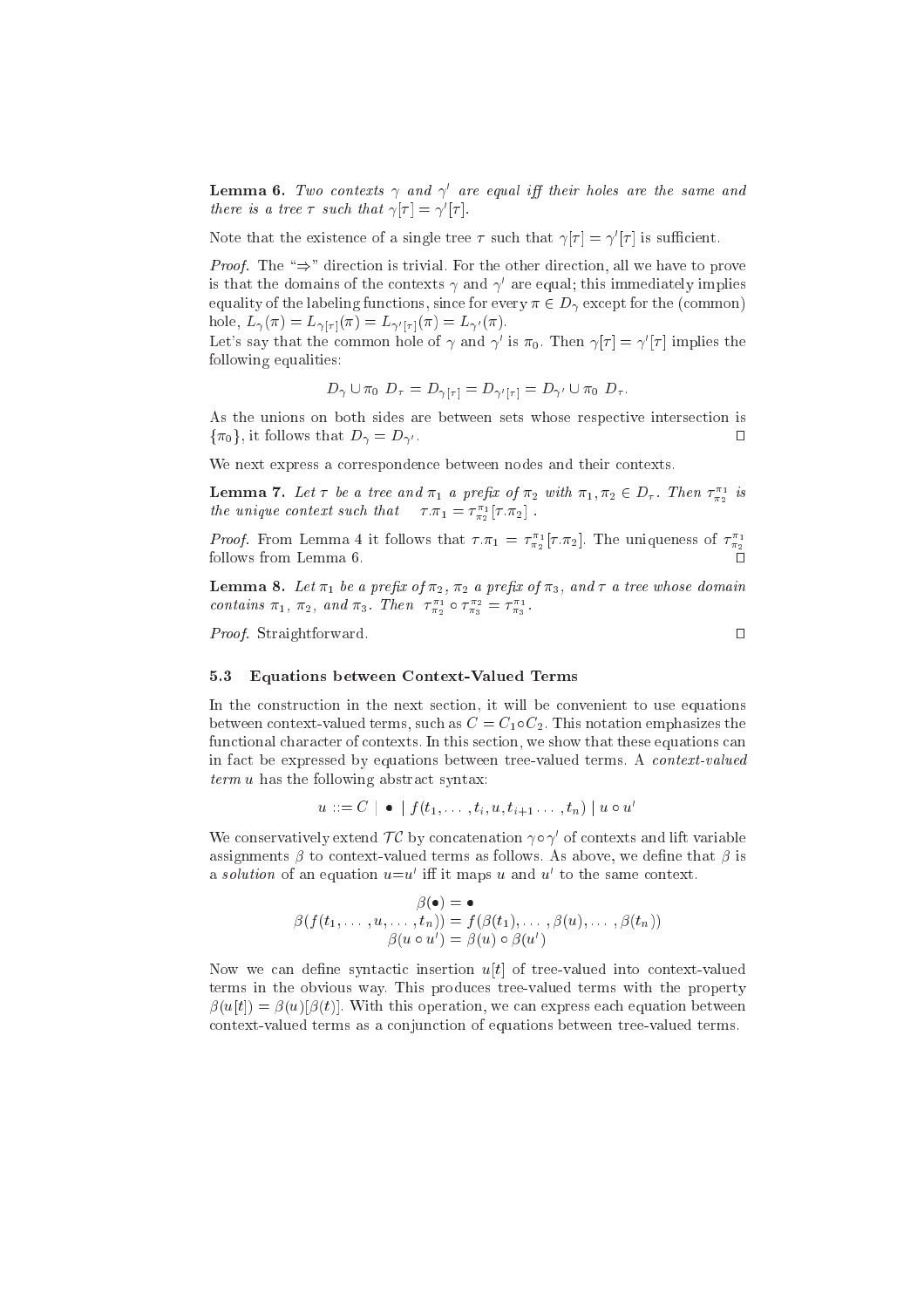Proposition 1 (Equations between context valued terms). Let  $\tau_1$  and  $\tau_2$  be two different trees. Then the following equivalence holds:

$$
u=u' \quad \leftrightarrow \quad u[\tau_1]=u'[\tau_1] \wedge u[\tau_2]=u'[\tau_2].
$$

Note that our restriction on the signature in Section 3 implies that two different trees really exist.

Proof. The direction from left to right is trivial. For the right-to-left direction, we show that the contexts  $\gamma$  and  $\gamma$  -denoted by  $u$  and  $u$  -must be equal. To this end, we only need to show that  $\gamma$  and  $\gamma$  -nave the same hole; then their equality follows from Lemma 6.

Let's say that  $\pi$  and  $\pi'$  are the holes of  $\gamma$  and  $\gamma'$ , respectively. The path  $\pi$  cannot be a proper prenx of  $\pi$  or vice versa. Otherwise,  $\gamma|\tau_1| = \gamma |\tau_1|$  would not be satisfied. Since  $\pi \in D_{\gamma'[ \tau_1 ]}$ , either  $\pi \in D_\gamma$ , or  $\pi$  is a proper prefix of  $\pi$  . But  $\pi$ is no prenx (proper or not) of  $\pi$  , so  $\pi$   $\in$   $D_{\gamma}$ . As  $\pi$  and  $\pi$  are not a prenx of each other, it follows that  $\gamma |\tau_1| . \pi \equiv \gamma |\tau_2| . \pi$  . Hence, by Lemma 5,

$$
\gamma[\tau_1].\pi' = \gamma'[\tau_1].\pi' = \tau_1
$$
  

$$
\gamma[\tau_2].\pi' = \gamma'[\tau_2].\pi' = \tau_2.
$$

So in contradiction to our assumptions, we have derived that  $\tau_1 = \tau_2$ .

#### 5.4 Application to Semantic Underspecification

It is quite simple to express a s
ope ambiguity by using equations between context-valued terms. An underspecified representation of the meaning of Example 3 is given below.

$$
x_T = C_1(\text{love}(var_u, var_v))
$$
  
\n
$$
C_1 = C_2(\forall u(\rightarrow(\text{man}(var_u), C_3)))
$$
  
\n
$$
C_1 = C_4(\exists v(\land(\text{woman}(var_v), C_5)))
$$

The semantics of the whole sentence is represented by the tree denoted by  $x_{\perp}$ in solutions of the above equations. The first equation states that the semantic description contains a description of the semantics of the verb love. The context of the verb semantics is denoted by  $C_1$ . The second equation requires that a quantifier every man is placed within the context denoted by  $C_1$ , i.e. above the verb. The third equation states that another quantifier a woman has also be pla
ed above the verb.

#### Parallelism Constraints into Context Unification 6

In this section, we encode parallelism constraints (and thus dominance constraints) into context unification. More precisely, we show that for every parallelism constraint  $\varphi$ , there is an equation system  $[\varphi]$  in the language of context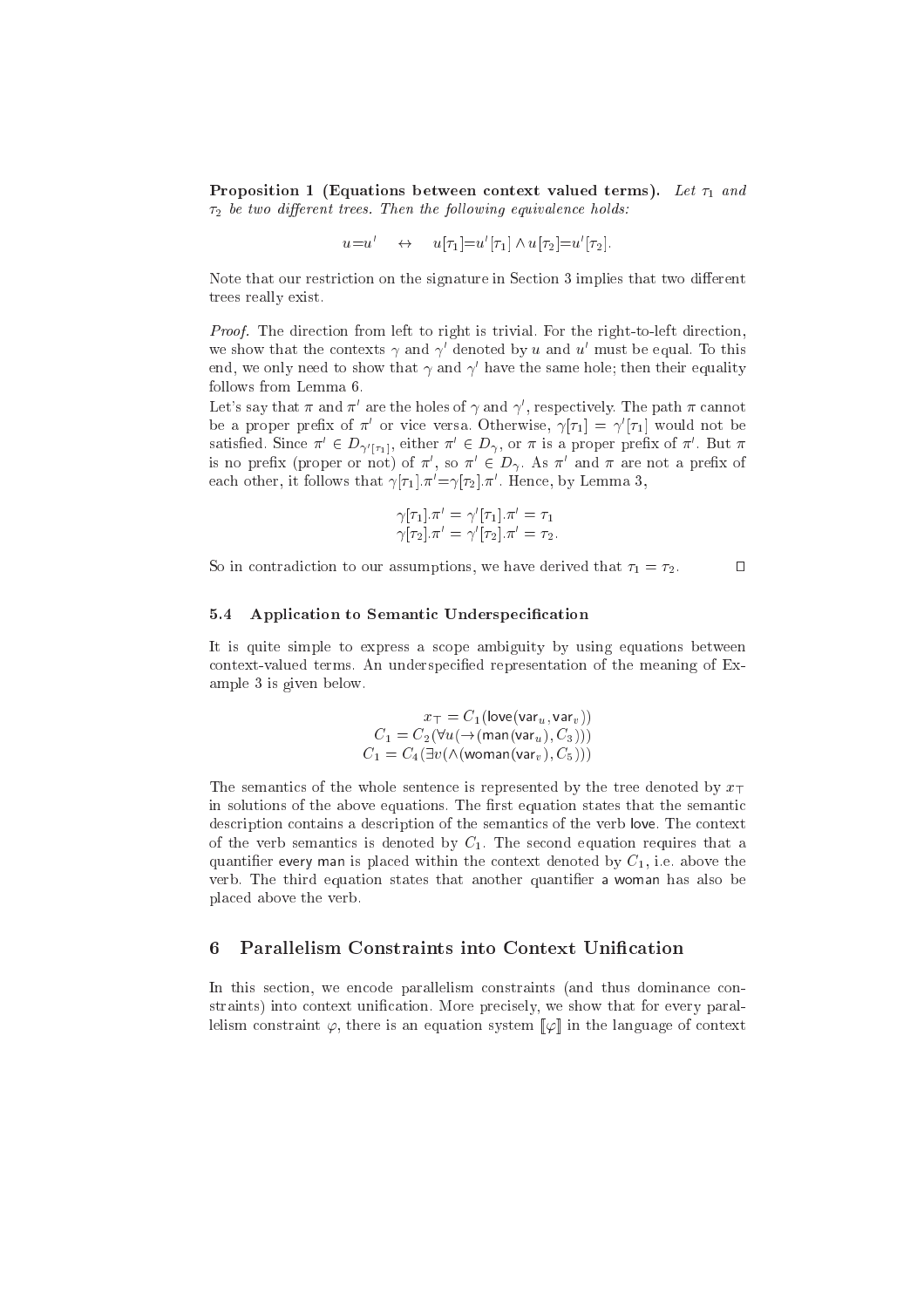|                                     | $\llbracket X \triangleleft^* Y \rrbracket_n = \exists C (C_X \circ C = C_Y)$<br>$(C \text{ fresh})$                                               |  |
|-------------------------------------|----------------------------------------------------------------------------------------------------------------------------------------------------|--|
|                                     | $\llbracket X : f(X_1,\ldots,X_n) \rrbracket_p = \bigwedge_{1 \leq i \leq n} C_{X_i} = C_X \circ f(x_1,\ldots,\bullet,\ldots,x_n)$ if $(n \geq 1)$ |  |
| $\llbracket X:a \rrbracket_n = x=a$ |                                                                                                                                                    |  |
|                                     | $\llbracket X/X' \sim Y/Y' \rrbracket_n = \exists C (C_{X'} = C_X \circ C \land C_{Y'} = C_Y \circ C)$ (C fresh)                                   |  |
|                                     | $[\![\varphi_1 \wedge \varphi_2]\!]_p = [\![\varphi_1]\!]_p \wedge [\![\varphi_2]\!]_p$                                                            |  |

Fig. 5. Pre-encoding of dominance and parallelism constraints

unification with the same solutions (up to a simple correspondence). We freely use equations between context-valued terms, which is safe according to Proposition 1.

We will proceed as follows: First, we define the encoding and consider some examples. Second, we lift the encoding to the first-order theory of parallelism constraints and prove its correctness.

For the proof, we will relate every solution  $(\mathcal{M}^{\tau}, \alpha)$  of a parallelism constraint to a variable assignment  $[\![\mathcal{M}^\tau,\alpha]\!]$  into  $\mathcal{T}\mathcal{C}$  which solves the encoded constraint. With this terminology, the key result (Proposition 3) of our correctness proof (which makes the term "have the same solutions" precise) can be stated like this: For an arbitrary dominance constraint  $\varphi$  and its encoding  $\llbracket \varphi \rrbracket$  as a CU equation system, the following equivalence holds.

 $(\mathcal{M}^{\tau}, \alpha) \models \varphi \Leftrightarrow \mathcal{TC}, \llbracket \mathcal{M}^{\tau}, \alpha \rrbracket \models \llbracket \varphi \rrbracket$ 

As illustrated in Section 2, the main obstacle that we must overcome in our encoding of dominance constraints is to provide the power to talk about occurrences of subtrees. The central idea is to talk about nodes (occurrences of subtrees) by talking about their contexts. For instance, the two occurrences of a in the term  $f(a, a)$  can be specified by the contexts represented by  $f(a, \bullet)$  and  $f(\bullet, a)$  respectively.

#### $6.1$ The Encoding

Let us define the encoding of a parallelism constraint  $\varphi$ . We associate with every variable X appearing in a  $\varphi$  a context variable  $C_X$  (whose purpose it is to denote the context starting at the root of the tree and whose hole is the node denoted by X) and a tree variable x (whose purpose it is to denote the tree below X). In addition, we introduce a new tree variable  $x_{\top}$  that we want to denote the entire tree. To ensure that these new variables interact correctly, we impose the following constraint, Root( $\varphi$ ), where  $\mathcal{F}V(\varphi)$  are the free variables of  $\varphi$ .

$$
\text{Root}(\varphi) = \bigwedge_{X \in \mathcal{FV}(\varphi)} x_T = C_X(x)
$$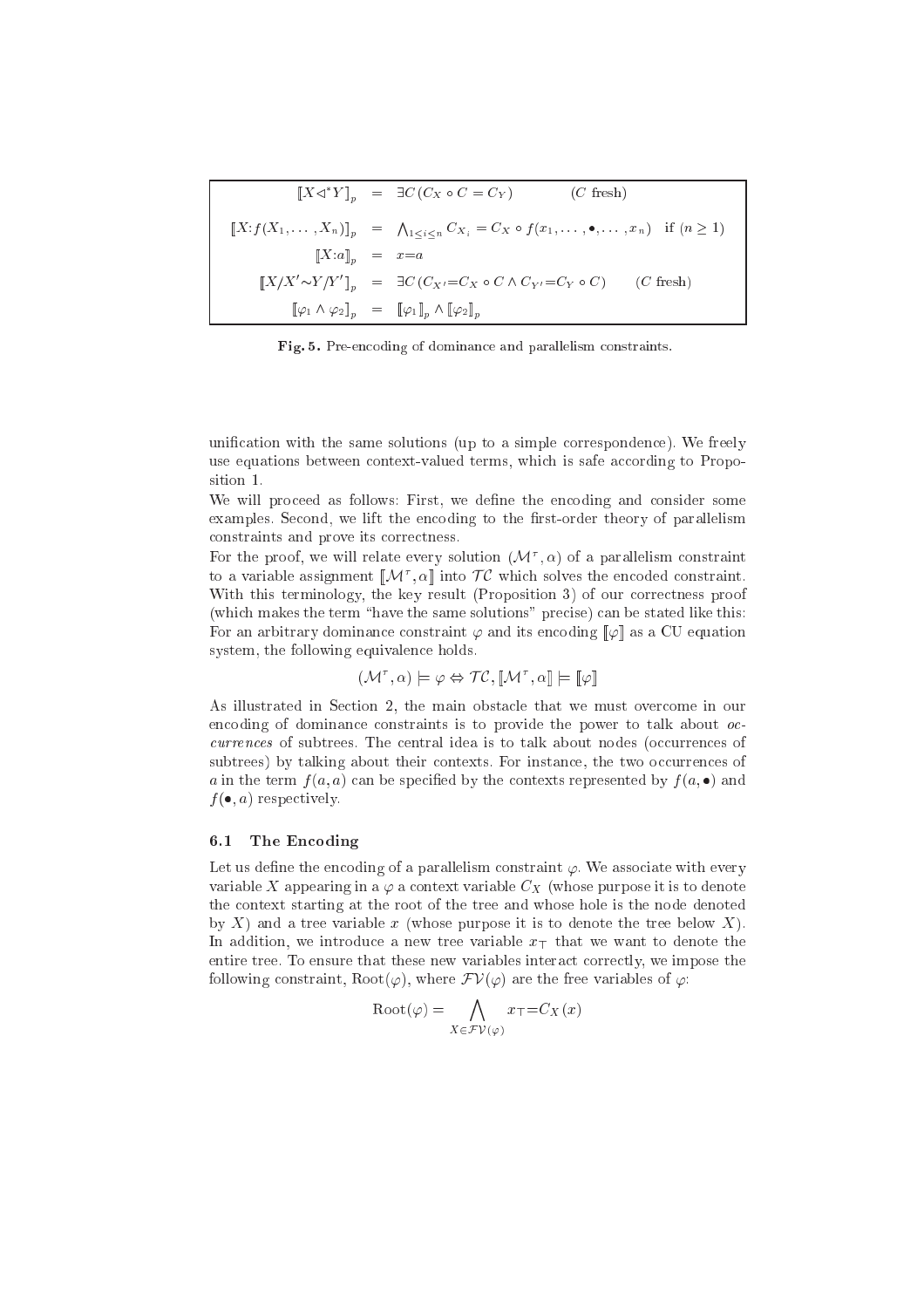In addition, we define a part case and  $\mathbb{L}$   $\mathbb{I}_0$  as in Figure 3. The casepare case and  $\lbrack\! \lbrack\cdot\rbrack\! \rbrack$  is obtained as

$$
\llbracket \varphi \rrbracket = \llbracket \varphi \rrbracket_p \wedge \text{Root}(\varphi).
$$

An atomic dominance constraint  $A \triangleleft A$  is pre-encoded by  $\exists \bigcup (C_{X'} = C_{X} \circ C),$ which expresses that the context of the node  $X$  can be enlarged by adding more material below its noie to obtain the context  $\Lambda$  . An atomic parallelism constraint  $X/X \sim Y/Y$  is pre-encoded by  $\exists C (C_X \circ C = C_{X'} \wedge C_Y \circ C = C_{Y'}),$ which expresses that the context of the node  $X$  can be enlarged to the context  $\Lambda$  -by adding the same material as for enlarging the context of  $Y$  to that of  $Y$  . The pre-encoding of  $X: f(X_1, \ldots, X_n)$  requires for all  $1 \leq i \leq n$  that the context above  $X_i$  is the context above X, enlarged with  $f(x_1, \ldots, \bullet, \ldots, x_n)$ , where the hole is at position *i*. For a nullary labeling constraint  $X:a$ , the pre-encoding requires  $x = a$ .

Proposition 2 (Encoding Parallelism Constraints). A parallelism constraint  $\varphi$  is satisfiable iff its encoaing Koot $(\varphi)$   $\wedge$   $\llbracket \varphi \rrbracket_p$  is a satisfiable equation system of context unification.

Proof. The proposition will be a simple consequence of Theorem 1, the analogous result for first-order formulae.  $\Box$ 

#### 6.2 Examples

Before we turn to the first-order case, let us consider some examples. First, we reconsider Example (1) from Section 2. When we tried to encode this dominance constraint as a subtree constraint (2), we lost unsatisfiability. However, our new encoding works just fine. (8) shows the pre-encoding of the example; we have left the Root formula away, as it is not necessary for the unsatisfiability in this ase.

 $(1)$   $\Lambda$  :  $J(\Lambda_1, \Lambda_2)$   $\wedge$   $\Lambda_1 \triangleleft$   $\Lambda$   $\wedge$   $\Lambda_2 \triangleleft$   $\Lambda$ (8)  $C_{X_1}=C_X \circ f(\bullet, x_2) \wedge C_{X_2}=C_X \circ f(x_1, \bullet) \wedge C_{X_1} \circ C=C_Y \wedge C_{X_2} \circ C'=C_Y$ 

We can see that (8) is unsatisfiable in the following way. As  $C_{X_1} \circ C = C_Y$  and  $\mathcal{C}_{X_2} \circ \mathcal{C} = \mathcal{C}_{Y}, \mathcal{C}_{X_1} \circ \mathcal{C} = \mathcal{C}_{X_2} \circ \mathcal{C}$  . In this equation, we can substitute  $\mathcal{C}_{X_1}$  by  $\iota_{X} \circ f(\bullet,x_{2})$  and  $\iota_{X_{2}}$  by  $\iota_{X} \circ f(x_{1},\bullet)$  and obtain  $f(\bullet,x_{2}) \circ \iota = f(x_{1},\bullet) \circ \iota$  , which is clearly unsatisfiable because the holes are different on both sides.

Another example will serve to show that the Root formula is really ne
essary to obtain the orre
t results. (10) is the (
omplete) en
oding of the (unsatisable) dominance constraint  $(9)$  (a and b are different constants):

 $(9)$   $\Lambda$   $a \wedge Y$   $\cup$   $\wedge$   $\Lambda$   $\triangleleft$   $Y$ (10)  $x_{\overline{1}}=C_X(x) \wedge x_{\overline{1}}=C_Y(y) \wedge x=a \wedge y=b \wedge C_X \circ C=C_Y$ 

The pre-encoding alone (i.e. the last three conjuncts) is satisfiable; together with the Root formula, it isn't.  $x_{\top} = C_X(x) \wedge x_{\top} = C_Y(y)$  implies  $C_X(x) = C_Y(y)$ , which, when combined with  $C_X \circ C = C_Y$ , yields  $x = C(y)$ . When using  $x=a \wedge$  $y=b$  as a substitution, we obtain  $a=C(b)$ , which is not satisfiable.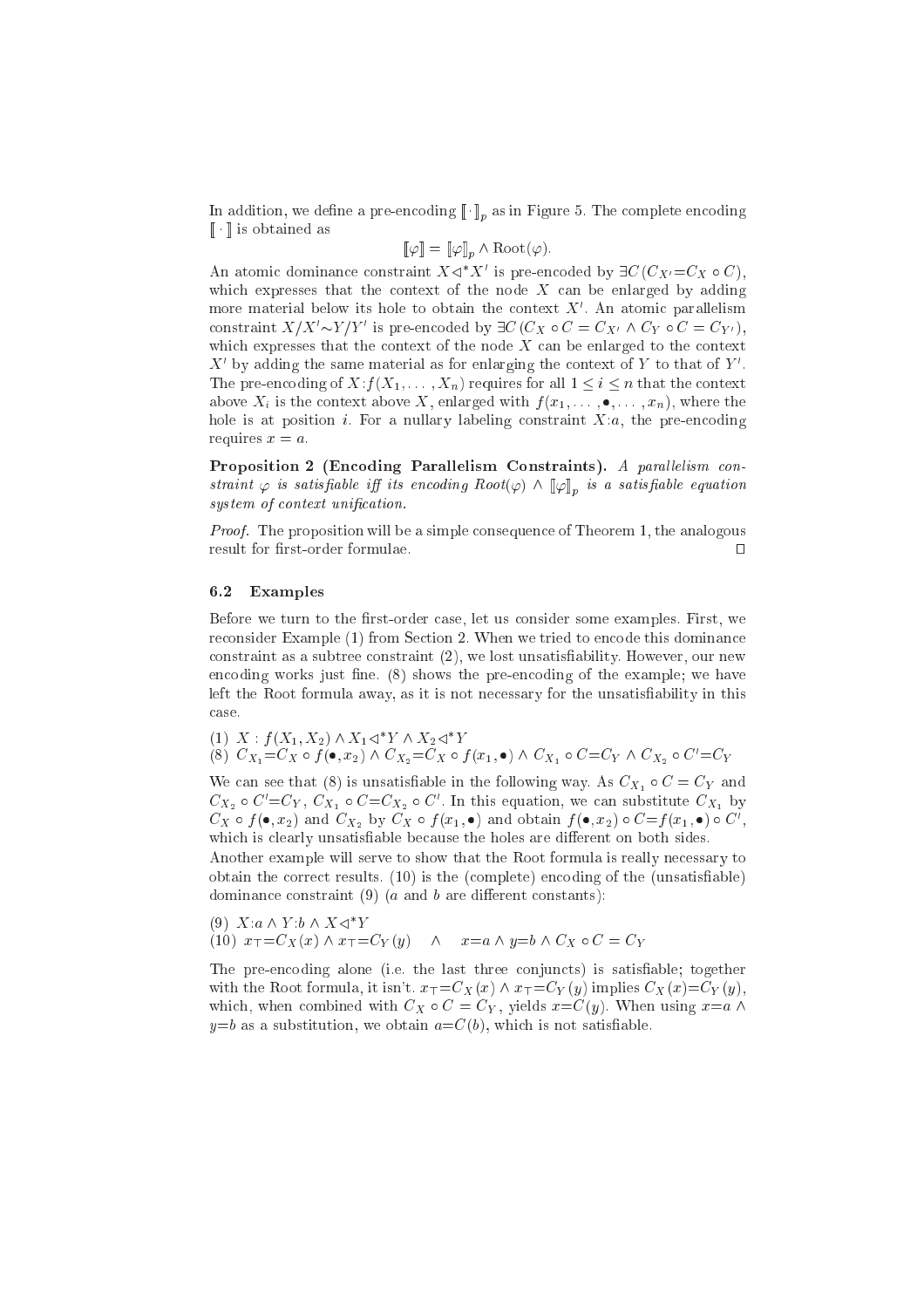|                                                                             | $\llbracket \varphi \rrbracket = \llbracket \varphi \rrbracket_n$<br>$(\varphi \text{ atomic})$ |
|-----------------------------------------------------------------------------|-------------------------------------------------------------------------------------------------|
|                                                                             | $[\![\Phi_1 \wedge \Phi_2]\!] = [\![\Phi_1]\!] \wedge [\![\Phi_2]\!]$                           |
| $\begin{bmatrix} \neg \Phi \end{bmatrix} = \neg \llbracket \Phi \rrbracket$ |                                                                                                 |
|                                                                             | $[\exists X \cdot \Phi] = \exists C_X \exists x . (x_\top = C_X(x) \land [\![\Phi]\!])$         |

Fig. 6. Encoding closed first-order formulas over parallelism constraints.

#### 6.3 En
oding First-Order Formulae

In Fig. 6, the encoding of parallelism constraints is lifted to first-order formulae  $\Phi$ . If we restrict ourselves to closed first-order formulae, an explicit Root formula is no longer needed; its components are distributed among the encodings of existential quantifiers. If we write  $\exists \Phi$  for the existential closure of a formula  $\Phi$ , then it holds for all dominance constraints  $\varphi$  that:

$$
\tilde{\exists} (\text{Root}(\varphi) \land [\![\varphi]\!]_n) = [\![\tilde{\exists}\varphi]\!]
$$

Hence, the correctness of the encoding  $\text{Root}(\varphi) \wedge \llbracket \varphi \rrbracket_p$  claimed in Prop. 2 follows from the correctness of the encoding of first-order sentences.

Now let us turn to the proof of the first-order case. First, we formulate the e function  $\mathbb{L} \setminus \mathbb{L} V$  we are announced above. This function maps  $\mathbb{L} \setminus \mathbb{L} V$  $\frac{1}{2}$  structures  $\mathcal{M}^+$  and variable assignments mapping the variables in  $V$  to the domain of  $\tau$  to variable assignments into  $\mathcal{TC}$ . The goal is that if the arguments satisfy a given dominance constraint, the result will satisfy its encoding.

$$
\begin{aligned}\n[\![\mathcal{M}^\tau, \alpha]\!]_V(x_\top) &= \tau \\
[\![\mathcal{M}^\tau, \alpha]\!]_V(x) &= \tau.\alpha(X) \text{ for all } x \text{ such that } X \in V \\
[\![\mathcal{M}^\tau, \alpha]\!]_V(C_X) &= \tau^\epsilon_{\alpha(X)} \text{ for all } C_X \text{ such that } X \in V.\n\end{aligned}
$$

 $-1$ ,  $-1$ ,  $\sim$ 

With this definition, the following proposition holds.

**Proposition 5.** Let  $\mathcal{M}$  be a tree structure,  $\alpha$  a variable assignment, and  $\Psi$ a first-order formula over the parallelism constraints. Then  $\Phi$  is satisfied by  $\mathcal{U}[\mathcal{U}]$ ,  $\alpha$  if  $\|\Psi\|$  is satisfied by  $\mathcal{U}[\mathcal{U}]$ ,  $\alpha\|_{\mathcal{I}(\mathcal{V})}$ .

 $\sim$   $\sim$   $\sim$   $\sim$ 

**F**  $\cdot$  1  $\cdot$ 

Proof. We prove the proposition by structural induction. First, we show that it is true for the atomic constraints; towards the end of the proof, we conduct the induction steps. Throughout the proof, we write  $\rho = ||\mathcal{M}||$ ,  $\alpha||_{\mathcal{L}(\mathcal{W})}$  for brevity.

 $=$   $X \triangleleft Y$ . The treatment of  $X/X \sim Y/Y$  is analogous.

 $\Rightarrow$  Assume that  $(\mathcal{M}, \alpha)$  satisfies  $\Lambda \leq \Upsilon$ ; we show that  $\rho$  satisfies the encoding  $\exists C (C_X \circ C = C_Y)$ . Our assumption means that  $\alpha(X)$  is a prefix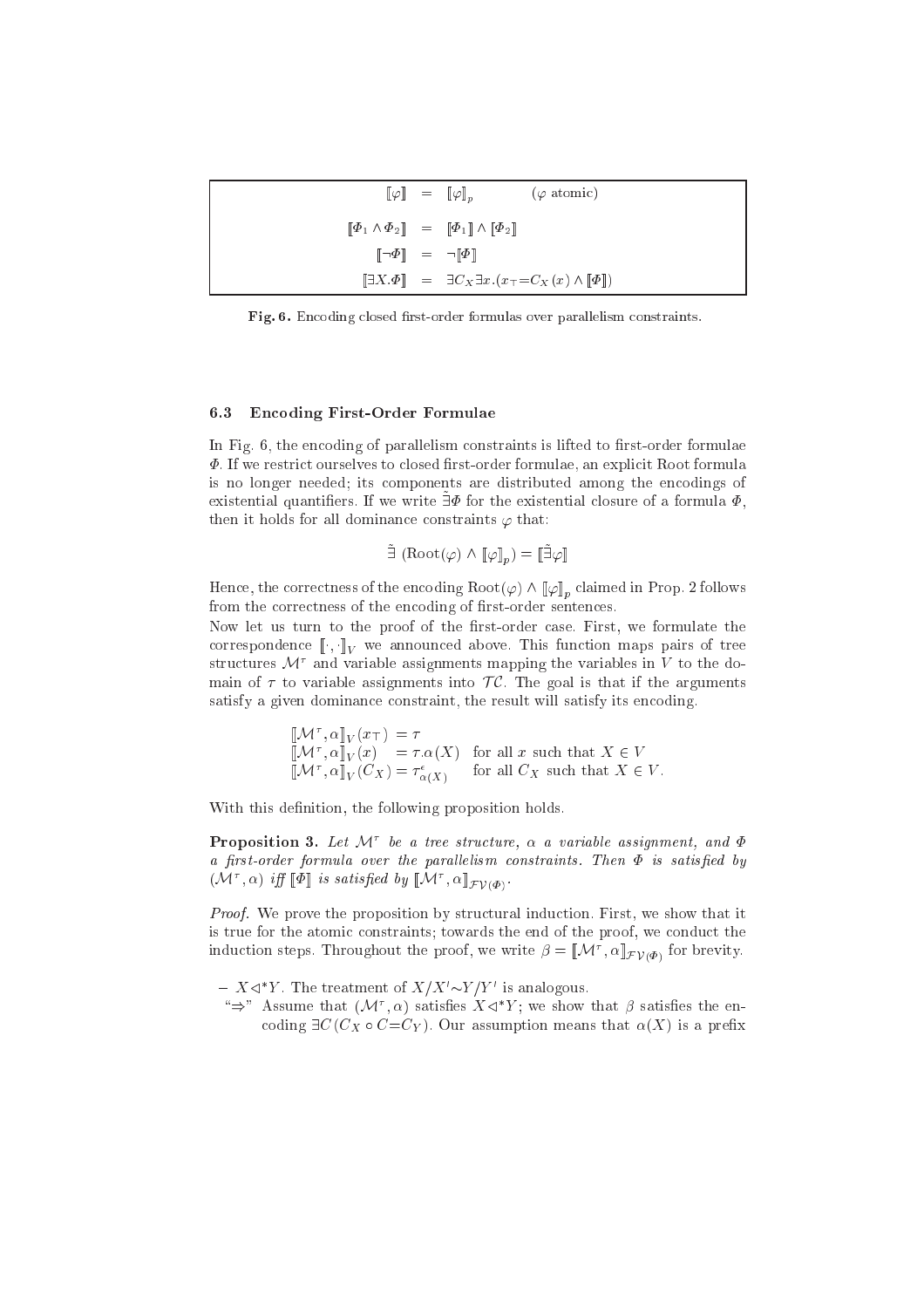of  $\alpha(\tau)$ . Hence, we can construct a variable assignment  $\rho$  that is like  $\rho,$ but assigns  $\tau_{\alpha}$  $(\alpha(Y)^\top$  to C  $\cdot$  by Lemma 8,  $\rho$  solves  $\cup_X\circ\cup=\cup_Y$  and, thus,  $\beta$  is a solution of  $\|A \leq T\|$ .

- $\mathscr{L}$  Assume that  $\exists C \, (\mathring{C}_X \circ \mathring{C}_X \subset C_Y)$  is satisfied by  $\beta$ . Then there must be a context  $\gamma$  such that  $\beta(C_X) \circ \gamma = \beta(C_Y)$ ; hence,  $\alpha(X)$  must be a prefix of  $\alpha(Y)$ , and  $(\mathcal{M}^*, \alpha)$  satisfies  $\Lambda \leq Y$ .
- $X: f(X_1, \ldots, X_n),$  where  $n \geq 1$

 $\Rightarrow$  Assume that  $(\mathcal{M}^*, \alpha)$  satisfies  $\Lambda: f(\Lambda_1, \ldots, \Lambda_n)$ ; we assume  $1 \leq i \leq n$ and conclude that  $\beta$  satisfies all equations  $C_{X_i} = C_X \circ f(x_1, \ldots, \bullet, \ldots, x_n)$ where the hole marker  $\bullet$  is at position *i*.

Let u be the context-valued term  $C_X \circ f(x_1, \ldots, \bullet, \ldots, x_n)$ . We first show that the holes of  $\beta(u)$  and  $\beta(C_{X_i})$  are the same, and then that their values on  $\beta(x_i)$  are equal. (Here we need  $n > 1$ , as  $x_i$  would not exist otherwise.) From Lemma 6, we can then conclude  $\beta(u) = \beta(C_{X_i})$ . The hole of  $p(CX_i) = \tau_{\alpha(X_i)}$  is  $\alpha(\lambda_i)$ , and that of  $p(u)$  is  $\alpha(\lambda_i)$ . Since (*N***i**,  $\alpha$ ) is a solution of  $X$ :  $J(\Lambda_1,\ldots,\Lambda_n)$ , we have  $\alpha(\Lambda_i) = \alpha(\Lambda_i)$ , and hence the holes are equal.

We already noticed that  $\alpha(X)i = \alpha(X_i)$  for all  $1 \leq i \leq n$ . Lemma 2 implies that

$$
\beta(x) = \tau.\alpha(X) = f(\tau.\alpha(X)1, \dots, \tau.\alpha(X)n)
$$
  
=  $f(\tau.\alpha(X_1), \dots, \tau.\alpha(X_n))$   
=  $f(\beta(x_1), \dots, \beta(x_n))$ 

Based on this equation and Lemma 7, we are now in the position to prove  $\beta(u)(\beta(x_i)) = \beta(C_{X_i})(\beta(x_i))$  (and thus  $\beta(u) = \beta(C_{X_i})$  as required):

$$
\beta(u)(\beta(x_i)) = \tau_{\alpha(X)}^{\epsilon}[f(\beta(x_1), \dots, \beta(x_n)] = \tau_{\alpha(X)}^{\epsilon}[\beta(x)] = \tau
$$
  

$$
\beta(C_{X_i})(\beta(x_i)) = \tau_{\alpha(X_i)}^{\epsilon}[\beta(x_i)] = \tau
$$

 $\mathscr{C} \leftarrow$ " Assume that  $\beta$  solves the equation  $C_X = C_{X_i} \circ f (x_1, \ldots, \bullet, \ldots, x_n)$  for some  $1 \leq i \leq n$ , where the hole  $\bullet$  is at position *i*. Lemma 7 yields

$$
\tau = \tau_{\alpha(X)}^{\epsilon} [\tau . \alpha(X)] = \beta(C_X)[\beta(x)]
$$
  
\n
$$
\tau = \tau_{\alpha(X_i)}^{\epsilon} [\tau . \alpha(X_i)] = \beta(C_X)[\beta(x_i)] = \beta(C_X)[f(\beta(x_1), \dots, \beta(x_n))]
$$

Since context functions are one-to-one and  $\beta(C_X)$  is a context function, these equations imply  $\beta(X) = f(\beta(x_1), \ldots, \beta(x_n))$ . This is equivalent to

 $\tau \cdot \alpha(X) = f(\tau \cdot \alpha(X_1), \ldots, \tau \cdot \alpha(X_n)),$ 

which in turn means that  $(\mathcal{N}(\cdot), \alpha)$  solves  $\Lambda: f(\Lambda_1, \ldots, \Lambda_n)$ .  $- X:a$ 

- $\Rightarrow$  Assume that (M,  $\alpha$ ) satisfies  $\Lambda.a$ . Since ar(a)  $\equiv 0$ , it follows that  $\tau \cdot \alpha(X) = a$ , so  $\beta$  solves  $x=a$ .
- " $\Leftarrow$ " Assume that  $\beta$  satisfies  $x=a$ ; then  $\beta(x) = \tau \cdot \alpha(X) = a$  and, hence,  $(\mathcal{N} \mathcal{C}, \alpha)$  solves  $\Lambda \mathcal{C}$ .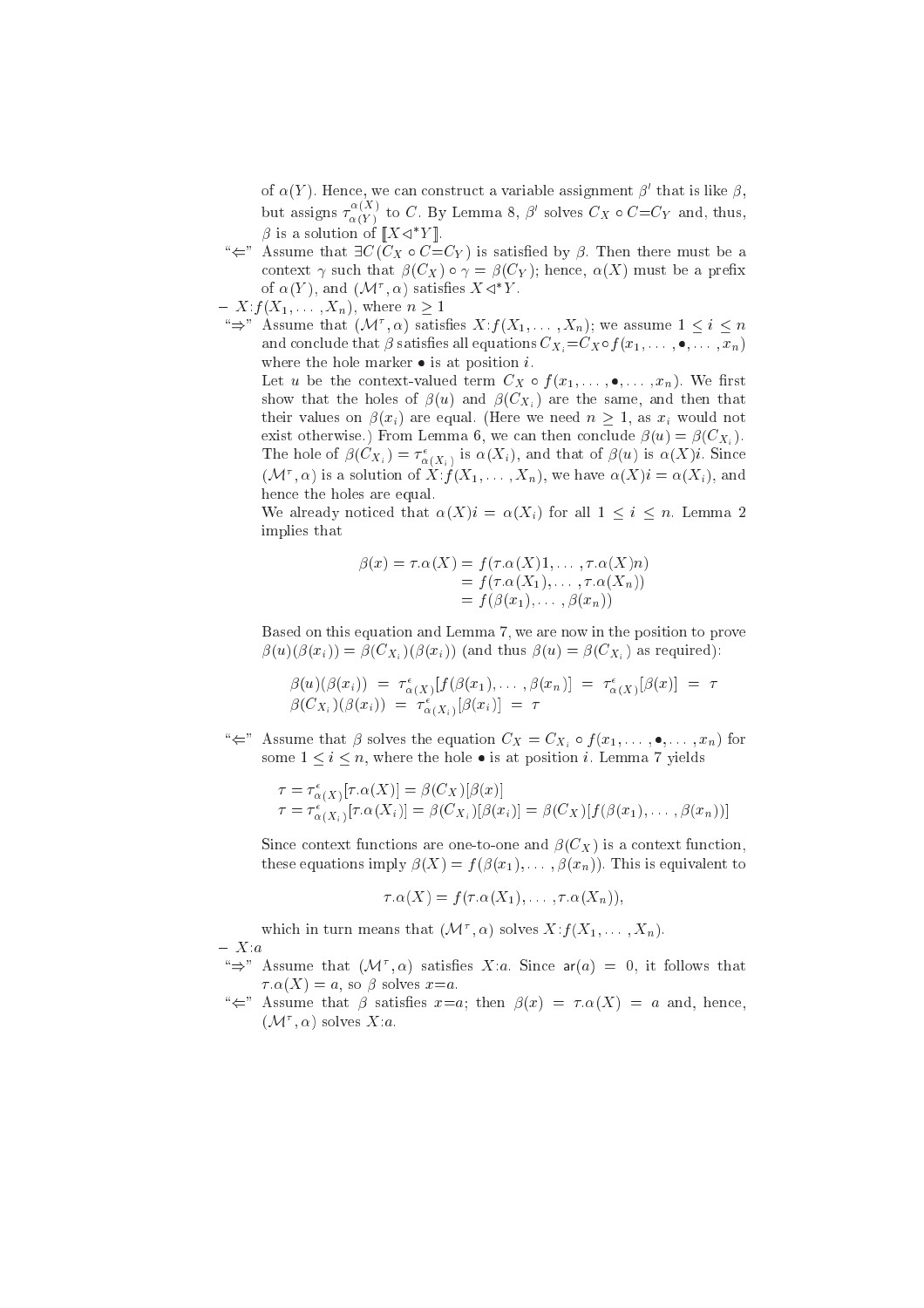Of the omplex ases, negation and onjun
tion are trivial. Existential quanti ation is more interesting:

 $- \exists X.\Phi$ 

- $\Rightarrow$  we assume that (N  $\alpha$ ) satisfies  $\exists x . \varPsi$ ; so there is a path  $\pi$  such that  $(|\mathcal{N}|, \alpha|\pi/\Lambda|)$  solves  $\Psi$ . By induction hypothesis,  $||\mathcal{N}|, |\alpha|\pi/\Lambda||$  $\sim$   $\sim$   $\sim$   $\sim$ satises of [[terms]] and free variables of the free variables of the free variables of  $\mathcal{A}$  and  $\mathcal{A}$ with  $\llbracket \mathcal{N} \Gamma, \alpha \rrbracket \mathcal{F} \mathcal{V}(\exists X \varPhi) \llbracket T . \pi / \Lambda, \tau^{\perp}_\pi / \mathbb{C} X \rrbracket,$  and the latter variable assignment satisfies  $x_{\top} = \mathcal{C}_X(x)$  as well. Thus  $\llbracket \mathcal{W} \cdot \cdot, \alpha \rrbracket_{\mathcal{F} \mathcal{V}(\exists X \Phi)}$  solves  $\llbracket \exists \Lambda \Psi \rrbracket$ .
- $\Leftarrow$  we assume that  $\rho = [M^{\dagger}, \alpha]_{\mathcal{F} \mathcal{V}(\exists X \Phi)}$  solves  $\exists C X \exists x (\Psi \Psi \wedge x \tau = C X(x)).$ There is a  $\pi$  such that  $\rho[\tau, \pi/x, \tau_{\pi}]$  solves  $\lbrack \lbrack \Psi \rbrack$ . Since  $\rho[\tau, \pi/x, \tau_{\pi}] \cup X$  is equal to  $\llbracket \mathcal{W} \rrbracket$ ,  $\alpha \llbracket \pi/\Delta \rrbracket_{\mathcal{FV}(\varPhi)}$  on all free variables of  $\llbracket \Psi \rrbracket$ , it follows from the induction hypothesis that  $(\mathcal{N}[\pi/\Lambda])$  solves  $\varPsi$ . Hence  $(\mathcal{N}[\pi,\alpha])$ solves  $\exists X \Phi$ .  $\Box$

Corollary 1 (Encoding First-Order Formulae). A closed first-order for $m$ ula  $\bm\Psi$  over aominance and parallelism constraints is satisfied by a pair  $(\mathcal{M}, \alpha)$ iff there is a variable assignment  $\beta$  into  $\mathcal{TC}$  that solves  $\llbracket \Phi \rrbracket$  such that  $\beta(x_\top) = \tau$ .

## 7 Context Unification into Parallelism Constraints

We finally show how to express equations of context unification by parallelism constraints. This is not obvious but it follows from a result of [NPR97a] which shows that CU has the same expressive power as *equality up-to constraints*. Equality up-to constraints can be translated to parallelism constraints plus  $sim$ ilarity constraints. Finally, one can get rid of similarity constraints by a neat trick.

An equality up-to constraint is a conjunction of atomic constraints of the following form, which are interpreted in the algebra  $TC$ .

$$
\psi
$$
 ::=  $x/x'=y/y'$  |  $x=f(x_1,...,x_n)$  |  $\psi \wedge \psi'$ 

An atomic equality up-to constraint  $x/x = y/y$  is satisfied by a variable assignment  $\rho$  into  $f \in \Pi$  there is a context  $\gamma$  such that  $\rho(x) = \gamma(\rho(x))$  and  $p(y) \equiv \gamma p(y)$ . Intuitively, this is the case in the trees denoted by x and y are *equal*,  $up$  to an occurrence of x in x and of y in y respectively. Equality up-to constraints are equivalent to context unification:

Proposition 4 (Equality up-to Constraints and CU [NPR97a]). For every equation system of context unification, there is a satisfaction equivalent equality up-to constraint, and vice versa.

With this result, it remains to encode equality up-to constraints into parallelism constraints. This would be simple if parallelism constraints could express similarity constraints. A similarity constraint has the form  $X \sim Y$  and is interpreted by the similarity relation. A similarity relationship  $\pi \sim \pi$  holds for two nodes if  $\tau.\pi = \tau.\pi$  (i.e. if the s ubtrees below  $\pi$  and  $\pi$  are the same).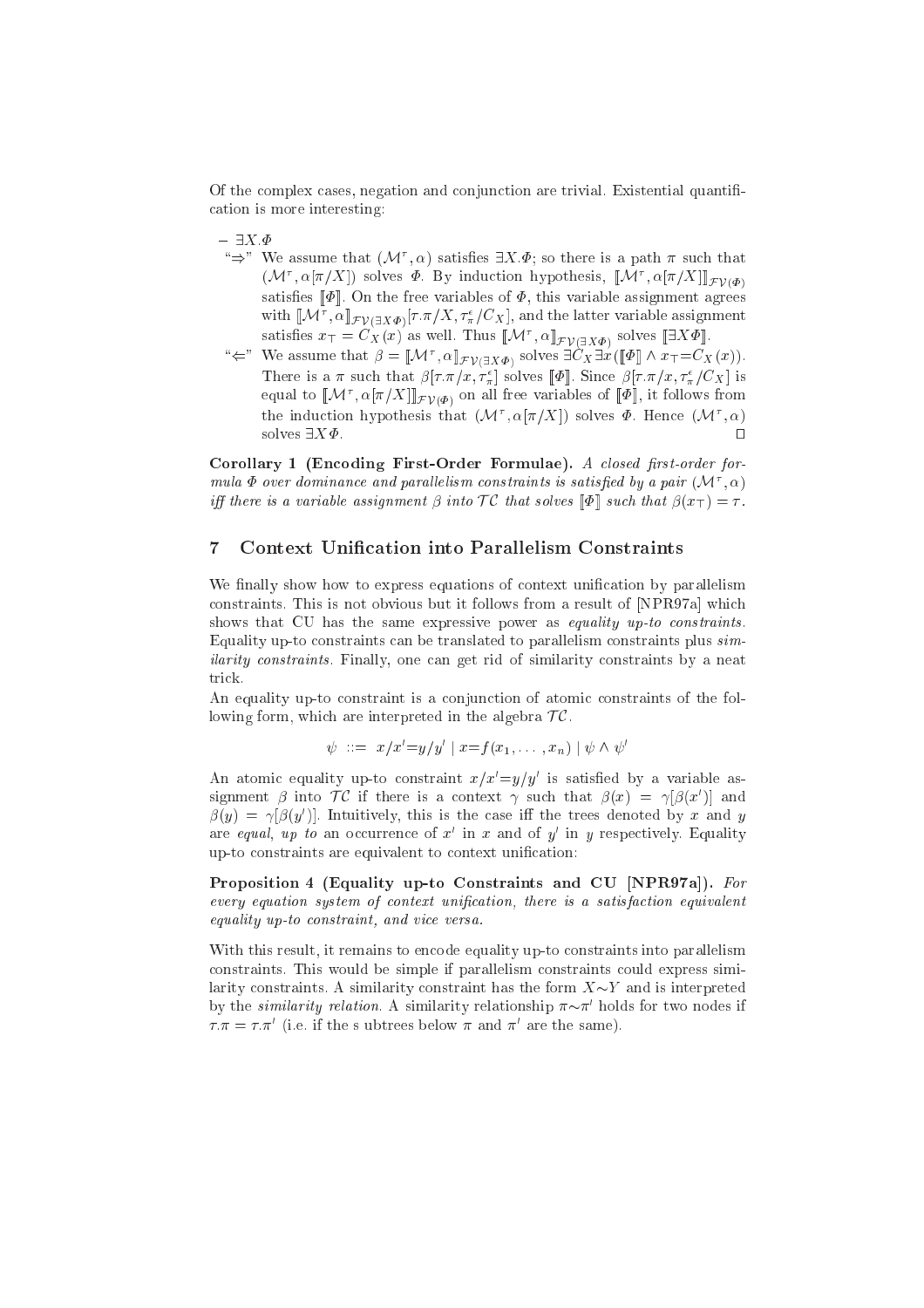| $\llbracket x/x' = y/y' \rrbracket^{-1}$ | $X = X/X'' \sim Y/Y'' \wedge X' \sim X'' \wedge Y' \sim Y''$ $(X'', Y''$ fresh                                                         |  |
|------------------------------------------|----------------------------------------------------------------------------------------------------------------------------------------|--|
|                                          | $[[x=f(x_1,\ldots,x_n)]]^{-1} = X \cdot f(X'_1,\ldots,X'_n) \wedge \bigwedge_{i=1}^n X_i \sim X'_1$ $(X'_1,\ldots,X'_n \text{ fresh})$ |  |

Fig. 7. Encoding equality up-to into parallelism and similarity constraints.

**Lemma 9.** If the signature  $\Sigma$  contains a single constant, then parallelism constraints can express similarity constraints.

*Proof.* Let a be the unique constant of  $\Sigma$ . Every finite tree must contain a node labeled with  $a$ ; so the following equivalence holds for all tree models:

$$
X \sim Y \leftrightarrow \exists Z \exists Z' (Z: a \wedge Z': a \wedge X/Z \sim Y/Z')
$$

If the number of constants in  $\Sigma$  is finite, we can express  $X \sim Y$  by a finite disjunction; but this would not lead to a polynomial time transformation. But there is a neat trick to work around which even applies for infinitely many constants.

**Lemma 10.** For every signature  $\Sigma$ , there exists a signature  $\Sigma'$  with a single constant such that parallelism and similarity constraints over  $\Sigma$  can be translated in linear time into satisfiability equivalent constraints of the same kind over  $\Sigma'$ .

*Proof.* For any signature  $\Sigma$ , let  $\Sigma'$  be the signature consisting of all non-constant symbols of  $\Sigma$ , plus the constants of  $\Sigma$  considered as unary function symbols, plus a new constant a. We transform each parallelism constraint  $\varphi$  into a constraint  $\varphi'$  by replacing every constraint X:b by  $\exists Y(X:b(Y) \wedge Y:a)$ . Now it is easy to see that  $\varphi$  is satisfiable over  $\Sigma$  iff  $\varphi'$  is satisfiable over  $\Sigma'$ .  $\Box$ 

Theorem 1 (Parallelism Constraints = Context Unification). For every parallelism constraint  $\varphi$ , there is a satisfiability equivalent equation system of context unification, and vice versa.

*Proof.* The correctness of an encoding of parallelism constraints into CU is stated in Proposition 2.

For the converse, we first express CU by equality up-to constraints according to Proposition 4. Second, we encode equality up-to constraints by parallelism and similarity constraints. This is quite easy; an encoding  $[\![\psi]\!]^{-1}$  is defined in Figure 7. In order to encode  $\psi$ , we assume a node variable X for every tree variable x occurring in  $\psi$ . The variable X is supposed to denote the root node of an occurrence of x in the solution of the encoding of  $\varphi$ . It is obvious that  $\llbracket \cdot \rrbracket^{-1}$  preserves satisfiability. The encoding of  $x/x'=y/y'$  expresses that somewhere below the nodes X and Y, there are nodes  $X''$  and  $Y''$  the trees below which look just like the trees below the nodes  $X'$  and  $Y'$ , and the contexts between X and  $X''$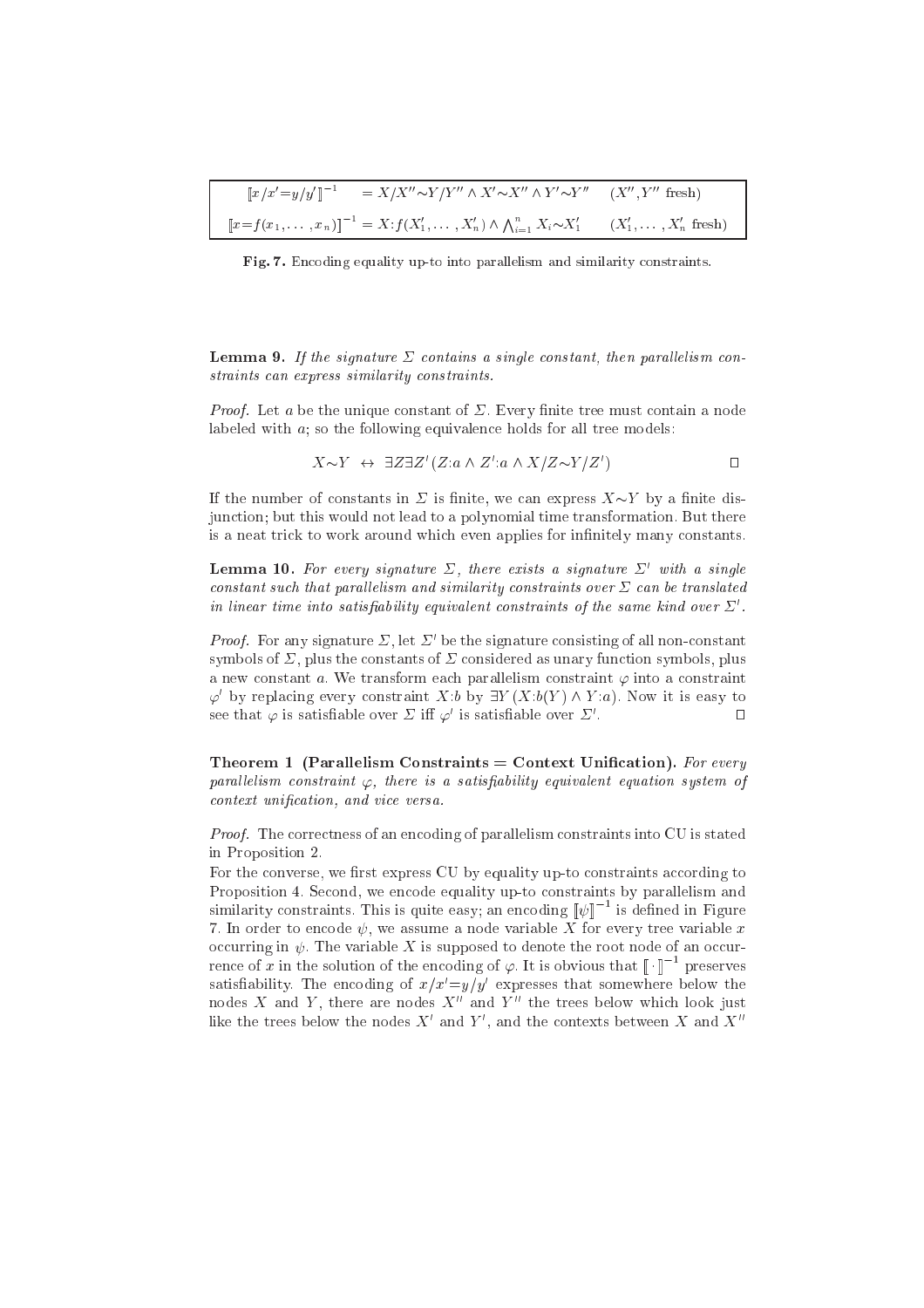and Y and  $Y''$  are equal. (Note that this is a weaker condition than parallelism itself; it does not say anything about the locations of the nodes denoted by  $X'$ and Y  $\,$  ) The encoding of equation  $x = f(x_1, \ldots, x_n)$  works similarly: It expresses that X is labeled with f and that its subtrees look just like the subtrees below the  $X_1, \ldots, X_n$ .

Third, we switch to a signature with a single constant which we can do according to Lemma 10. We an now express all similarity onstraints by parallelism  $constrains (Lemma 9) which completes the proof.$  $\Box$ 

## <sup>8</sup> Con
lusion

The main result of this paper is that context unification has the same expressive power as parallelism onstraints. Parallelism onstraints subsume dominan
e onstraints. The most involved part was to embed dominan
e onstraints into CU. The inverse dire
tion from CU to parallelism onstraints pro
eeds via a deviation through equality up-to onstraints, whi
h have the same expressivess as CU as well.

The orresponden
e between CU and CLLS has two important onsequen
es. For one, it allows us to transfer omplexity and de
idability results. For the time being, however, the decidability of either language is unknown. Conversely, the satisfiability problem of dominance constraints is shown NP-complete in [KNT98]. Of course, NP-hardness for several fragments of CU was well known before.

The other consequence is that CU can be easily expressed by parallelism constraints in CLLS [ENRX98] which explains why the linguistic application given for CU in [NPR97b] carries over to CLLS. Furthermore, this application of CU is laried. In earlier papers, s
ope ambiguities ould be des
ribed in CU but only in a somewhat intransparent fashion. In the light of the results presented, it becomes clear that the equations used previously were really just encodings of dominan
e and parallelism onstraints.

Acknowledgments We are deeply indebted to Peter Ruhrberg, a former colleague of ours who conjectured the presented relationship long before CLLS was found. It is a pleasure to thank all members (student or not) of the CHORUS project. The research reported here was supported by the SFB 378 at the Universitat des Saarlandes and the Esprit Working Group CCL II (EP 22457).

- [AW92] Alexander Aiken and E.L. Wimmers. Solving Systems of Set Constraints. In International Conference on Logic in Computer Science, pages 329-340,
- [BGMV93] P. Blackburn, C. Gardent, and W. Meyer-Viol. Talking about trees. In European Chapter of the Association of Comp. Linguistics, 1993.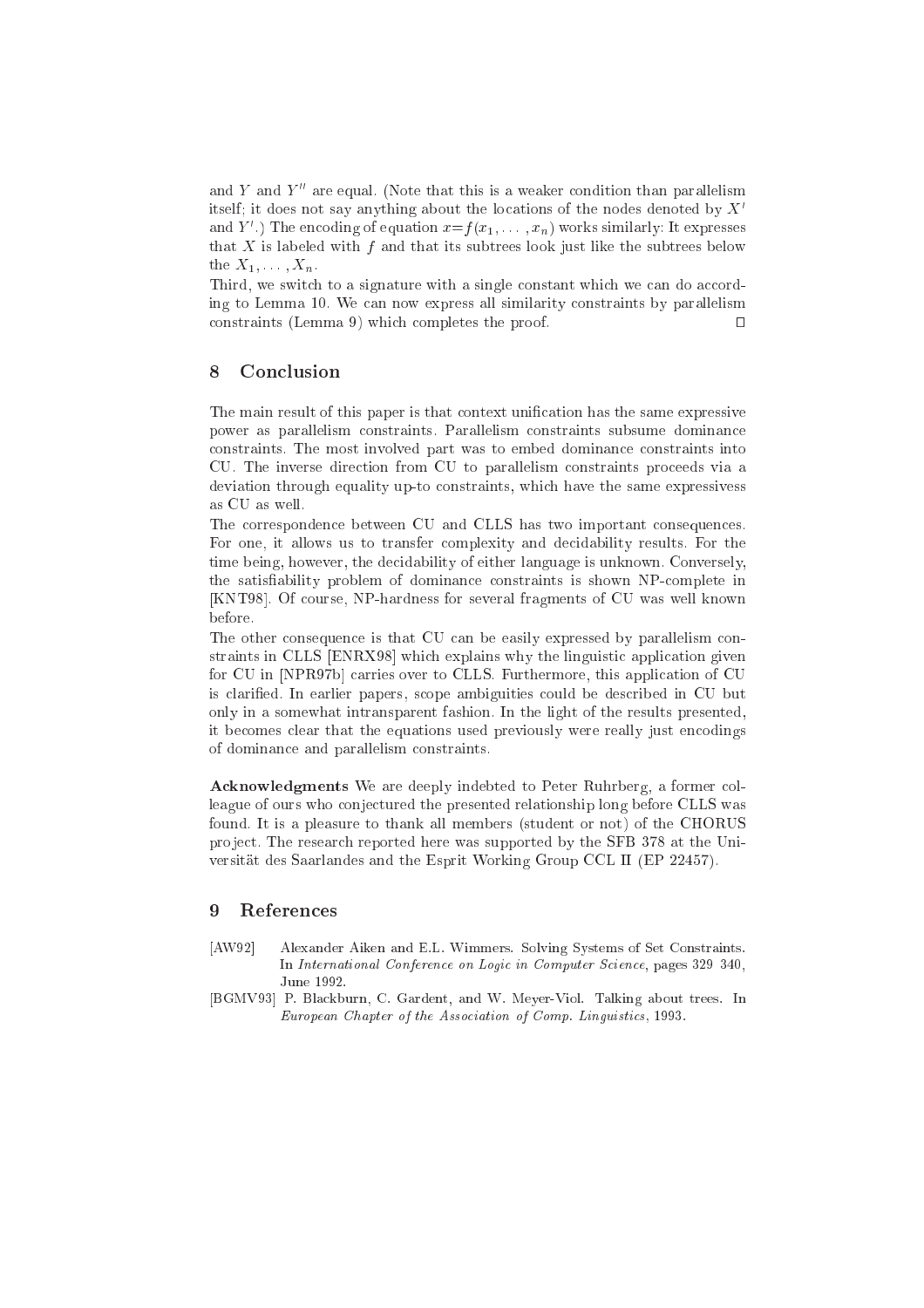- [Bos96] Johan Bos. Predicate logic unplugged. In Proc. of the 10th Amsterdam  $Colloquium$ , pages  $133-143$ , 1996.
- [BS93] F. Baader and J. Siekmann. Unification theory. In D.M. Gabbay, C.J. Hogger, and J.A. Robinson, editors, Handbook of Logic in Artificial Intelligence and Logic Programming. Oxford University Press, 1993.
- [BS95] Rolf Backofen and Gert Smolka. A complete and recursive feature theory. Journal of Theoretical Computer Science, 146(1-2):243-268, July 1995.
- [Col84] Alain Colmerauer. Equations and inequations on finite and infinite trees. In Proceedings of the 2nd International Conference on Fifth Generation Computer Systems, pages  $85-99$ , 1984.
- [Com92] Hubert Comon. Completion of rewrite systems with membership constraints. In Coll. on Automata, Languages and Programming, volume 623 of LNCS, 1992.
- [DG99] Denys Duchier and Claire Gardent. A constraint-based treatment of descriptions. In Proceedings of IWCS-3, Tilburg, 1999.
- [ENRX98] Markus Egg, Joachim Niehren, Peter Ruhrberg, and Feiyu Xu. Constraints over lambda-structures in semantic underspecification. In Proc. of COL- $ING/ACL$ , pages 253-359, 1998.
- [GW98] Claire Gardent and Bonnie Webber. Describing discourse semantics. In Proc. of the TAG+ Workshop, Philadelphia, 1998.
- [HJ90] Nevin Heintze and Joxan Jaffar. A decision procedure for a class of set constraints. In International Conference on Logic in Computer Science, pages 42-51, 1990.
- [KNT98] Alexander Koller, Joachim Niehren, and Ralf Treinen. Dominance constraints: Algorithms and complexity. In Proceedings of the Third Conference on Logical Aspects of Computational Linguistics, Grenoble, 1998.
- [Kol99] Alexander Koller. Constraint languages for semantic underspecification. Master's thesis, Universität des Saarlandes, Saarbrücken, 1999. http:// www.
oli.uni-sb.de/~koller/papers/da.html.
- [KR86] Robert T. Kasper and William C. Rounds. A logical semantics for feature structures. In Annual Meeting of the Association of Comp. Linguistics, pages 257-265, 1986.
- [Lév96] Jordi Lévy. Linear second order unification. In International Conference on Rewriting Techniques and Applications, volume 1103 of LNCS, pages 332-346, 1996.
- [Mak77] G.S. Makanin. The problem of solvability of equations in a free semigroup. Soviet Akad. Nauk SSSR, 223(2), 1977.
- [MHF83] M. P. Marcus, D. Hindle, and M. M. Fleck. D-theory: Talking about talking about trees. In Proc. of the Annual Meeting of the ACL, 1983.
- [MM82] Alberton Martelli and Ugo Montanari. An efficient unification algorithm.  $ACM$   $TOPLAS$ ,  $4(2):258-282$ , 1982.
- [MN00] Martin Müller and Joachim Niehren. Ordering constraints over feature trees expressed in second-order monadic logic. Information and Computation, 2000. Spe
ial Issue on RTA, Tsukuba, Japan, Mar
h 1998. To appear.
- [Moz99] Mozart Consortium: Universität des Saarlandes, DFKI, SFB 378, SICS, Universite de Louvain. The Mozart System of Oz. Freely available at www. mozart-oz.org, January 1999.
- [Mus98] Reinhard Muskens. Underspecified semantics. CLAUS Report 95, Univ. des Saarlandes, Saarbrücken, 1998.